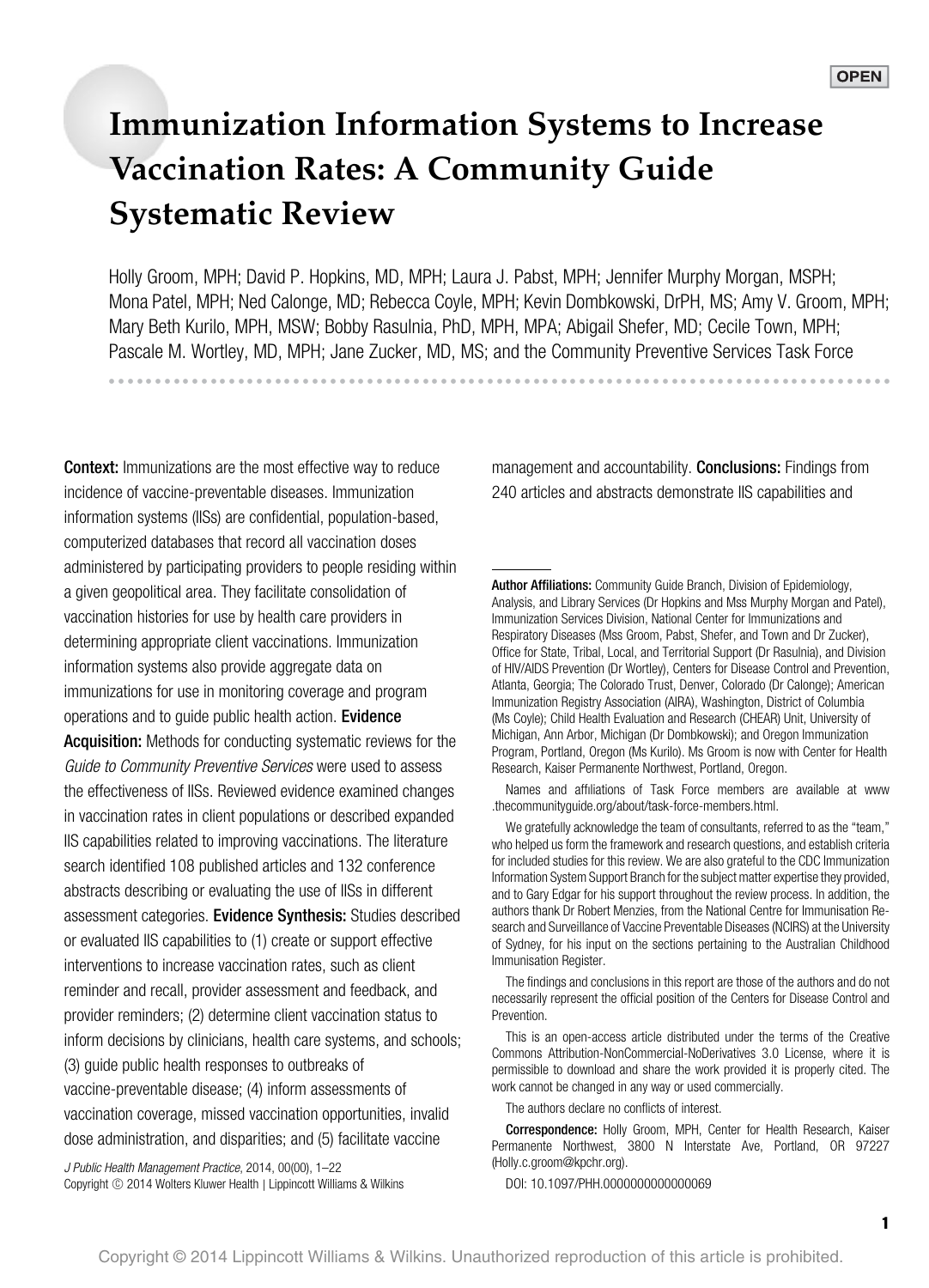actions in increasing vaccination rates with the goal of reducing vaccine-preventable disease.

KEY WORDS: immunization registry, immunization information systems, systematic review, vaccination

# ● **Context**

Immunizations are among the top 10 great public health achievements of the 20th century for their success in realizing substantial declines in cases, hospitalizations, deaths, and health care costs associated with vaccine-preventable diseases. $1/2$  In the United States, population-based vaccine delivery requires collaboration of public and private health care providers with local, state, and federal governments and public health agencies.3 Efforts to achieve and maintain high levels of vaccine coverage in the population require implementation and coordination of a wide range of public policy, health system, and community-based interventions.

Ensuring well-coordinated activities to foster high immunization coverage levels is dependent on the availability of timely, accurate, and complete information pertaining to vaccinations received by members of a population.<sup>4</sup> Immunization information systems (IISs) provide a potentially powerful tool to allow collaboration between vaccination providers and public health agencies and for coordination of populationbased interventions. They are confidential, populationbased, computerized databases that record all vaccination doses administered by participating providers to people residing within a given geopolitical area.<sup>5</sup> At the point of clinical care, an IIS can provide consolidated immunization histories to assist vaccination providers in determining appropriate client vaccinations. At the population level, an IIS provides aggregate data on vaccinations for use in assessments of coverage and program operations and in guiding public health action to improve vaccination rates.

The development of IISs in the United States, which began in the 1970s, has been spurred by funding from federal, state, and private institutions and aided by policy recommendations and program standards disseminated by the National Vaccine Advisory Committee since 1999.<sup>6</sup> The Centers for Disease Control and Prevention (CDC) makes annual revisions to the IIS Functional Standards based on input from a variety of technical experts, which are disseminated to IIS partners, nationally [\(http://www.cdc.gov/vaccines/](http://www.cdc.gov/vaccines/programs/iis/func-stds.html) [programs/iis/func-stds.html\)](http://www.cdc.gov/vaccines/programs/iis/func-stds.html). In 2011, 55 of 56 US state and city immunization grantees used an IIS.<sup>5</sup>

Since 2001 in the United States, a subset of IISs with higher levels of child participation and provider site reporting has participated in a collaboration with the CDC as part of the "IIS Sentinel Site Project" both to conduct populationbased vaccination studies using IIS data and to implement systematic data quality improvement activities [\(http://www.cdc.gov/vaccines/programs/](http://www.cdc.gov/vaccines/programs/iis/activities/sentinel-sites.html) [iis/activities/sentinel-sites.html\)](http://www.cdc.gov/vaccines/programs/iis/activities/sentinel-sites.html). From 2001 to 2003, 8 IISs (Arizona, District of Columbia, Michigan, New York City, Oklahoma, Oregon, San Antonio, and Utah) participated in a pilot project. Sentinel Site grant funds were awarded to 6 sites (Arizona, District of Columbia, Michigan, Minnesota, Montana, and Oregon) for the 2004-2007 project period, 7 states (Arizona, Colorado, Michigan, Minnesota, North Dakota, Oregon, and Wisconsin) and 1 city (New York City) for the 2008-2012 project period, and 6 sites (Michigan, Minnesota, North Dakota, New York City, Oregon, and Wisconsin) for the 2013-2017 project period. Sentinel Site grant funds were awarded on the basis of established data quality measures including:

- 85% or more of children younger than 19 years have 2 or more immunization records in the IIS;
- - 85% or more of vaccine provider sites are enrolled in the IIS; and
- 70% or more of vaccine doses administered in the Sentinel Site area are submitted to and processed by the IIS within 30 days of administration.

A number of countries, including Australia, Canada, Denmark, Italy, the Netherlands, New Zealand, Norway, Scotland, Sweden, and the United Kingdom, in addition to the United States, have implemented stand-alone IISs or incorporated vaccination data into a more comprehensive medical record system. One stand-alone IIS with capabilities and activities similar to US systems is the Australian Childhood Immunisation Register (ACIR) [\(http://www.humanservices](http://www.humanservices.gov.au/customer/services/medicare/australian-childhood-immunisation-register) [.gov.au/customer/services/medicare/australian-child](http://www.humanservices.gov.au/customer/services/medicare/australian-childhood-immunisation-register) [hood-immunisation-register\)](http://www.humanservices.gov.au/customer/services/medicare/australian-childhood-immunisation-register). The ACIR is a national register administered by Medicare Australia that covers children younger than 7 years, with participation rates at 99%.7

Considerable costs are associated with IISs, because the systems require time and effort of participating vaccination providers, as well as ongoing staffing and financial support from state and federal partners. As both programs and providers work to balance the utility and value of IIS with these infrastructure and participation costs, an assessment of IIS capabilities and effectiveness in improving immunization rates and preventing vaccine-preventable disease is especially important.

# ● **Evidence Acquisition**

Community Guide methods [\(http://www.thecomm](http://www.thecommunityguide.org/about/methods.html) [unityguide.org/about/methods.html\)](http://www.thecommunityguide.org/about/methods.html) were used to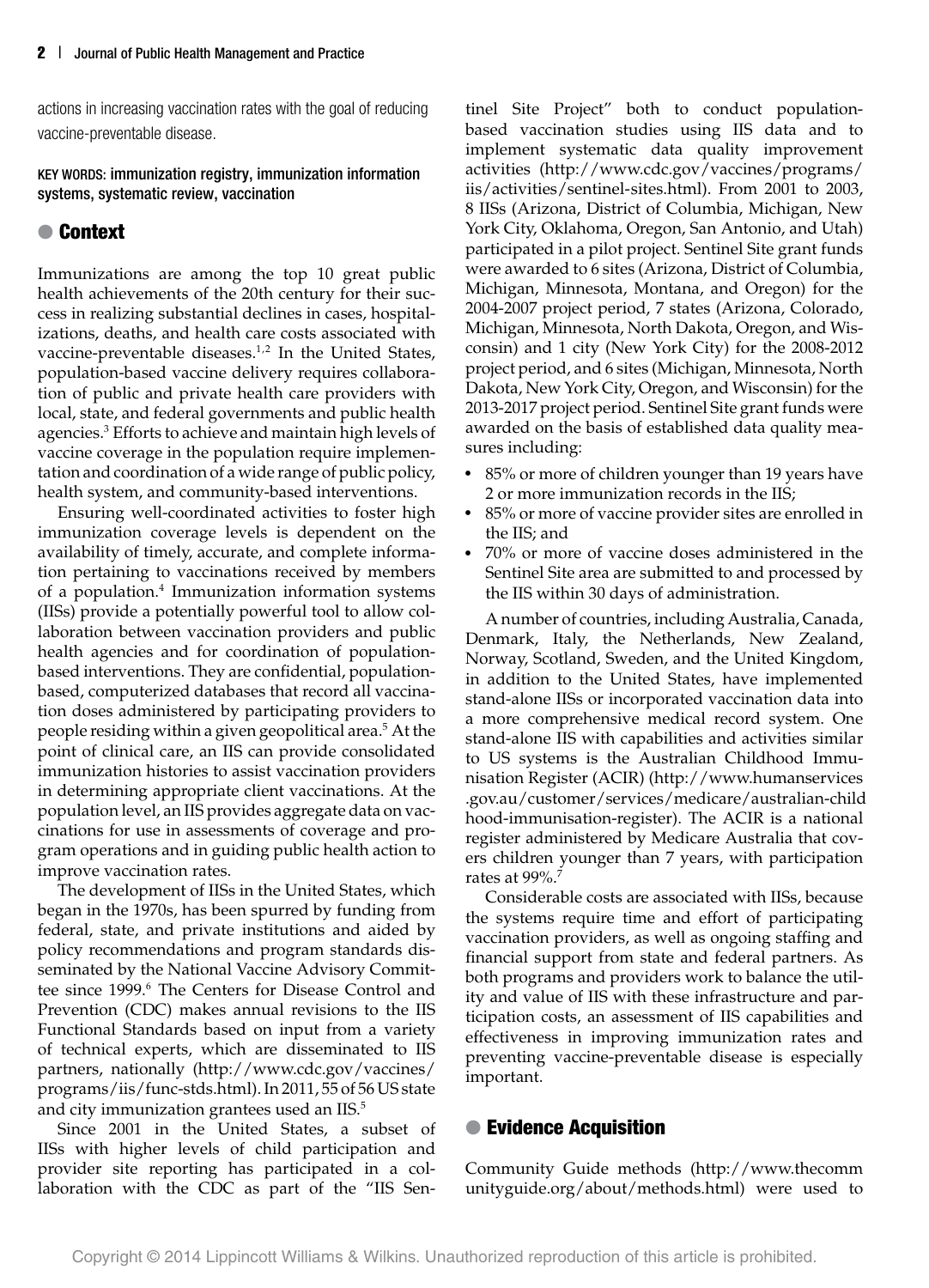conduct this systematic review to determine the effectiveness of IIS in increasing vaccination rates, reducing vaccine-preventable disease, or enhancing vaccination program capabilities. $8$  Briefly, a coordination team\* ("the team") was constituted, including subject matter experts from various agencies, organizations, and academic institutions, together with qualifıed systematic reviewers. For this review, the team included CDC staff from Immunization Information Systems Support Branch in the National Center for Immunization and Respiratory Diseases, CDC field staff, immunization staff working at state health departments, and individuals within academic institutions and health care systems. The team worked under the oversight of the Community Preventive Services Task Force (Task Force), an independent, nonfederal, unpaid panel of public health experts.

For each Community Guide systematic review, the team (i) establishes a conceptual approach to assess the evidence of effectiveness of a given intervention in improving health at the population level; (ii) develops an analytic framework depicting interrelationships among interventions, populations, and outcomes; (iii) systematically searches for and retrieves evidence; (iv) evaluates the strengths and limitations of the body of evidence; (v) summarizes the evidence on effectiveness and calculates summary measures, if possible, for health-related outcomes; (vi) concludes on public health benefits from the intervention of interest; (vii) summarizes information on applicability (ie, the extent to which conclusions are generalizable to diverse population segments and settings in the US context), economic impact, additional benefits, potential harms, and considerations for implementation; and (viii) identifies important evidence gaps.

The Task Force considers results from the review process taking into account the population-level importance of the overall body of evidence, effect estimates, and supporting information to reach consensus conclusions on recommendations for public health practice and policy. Task Force options include recommending the use of an intervention (practice or policy), recommending against use, or finding that evidence available is insufficient to determine effectiveness.

## **Conceptual approach and analytic framework**

The analytic framework (Figure) postulates the impact of IIS on a wide range of vaccination provider and public health outcomes. Based on timely and complete reporting from vaccination providers, IISs maintain consolidated immunization histories, which can be retrieved in clinical settings to determine appropriate vaccinations for clients. IISs have the ability to support providers through provider reminder functions (also referred to as *clinical decision support systems for immunizations*, or CDSi), generation of reminder/recall notices for clients, and provision of data to support assessment and feedback interventions efficiently. School systems can use IIS records to determine whether students meet entry requirements. At the population level, IISs can be used to assess local vaccination coverage levels or to assist during disease outbreaks, public health emergencies, or vaccine shortage situations to identify individuals in need of vaccination. In addition, IISs can be used in vaccine management and accountability, in tracking of vaccine safety issues, and in the evaluation of vaccine effectiveness.

In this review, IISs were also considered for their ability to support additional vaccination-related interventions and to enhance or expand vaccination program capabilities. These included 3 interventions previously reviewed and recommended by the Task Force on the basis of evidence of effectiveness in increasing vaccination rates:

- Client reminder and recall notices, disseminated either through mail or by phone, used to remind members of a target population that vaccinations are due (reminders) or late (recall).
- - Provider assessment and feedback, which involves, retrospectively, evaluating the performance of providers in delivering 1 or more vaccinations to a client population and giving providers feedback on their performance.
- - Provider reminder systems (or *CDSi*), used to prompt providers about due or past due vaccinations for a client being seen.

Each of these interventions was found to be effective as a stand-alone intervention [\(http://www.](http://www.thecommunityguide.org/vaccines/index.html) [thecommunityguide.org/vaccines/index.html\)](http://www.thecommunityguide.org/vaccines/index.html); this review, however, assessed effectiveness of implementing each intervention through the use of an IIS or a population-based vaccination database.

#### **Research questions**

The review team generated the following research questions for this review:

<sup>\*</sup>Members of the review team were Diana Bartlett, CDC; Ned Calonge, The Colorado Trust; Rebecca Coyle, American Immunization Registry Association (AIRA); Kevin Dombkowski, University of Michigan; Amy Groom, CDC field staff assigned to Indian Health Services; Joe Hagan, Pediatrician; Mary Beth Kurilo, Oregon Immunization Program; Bobby Rasulnia, CDC; Sue Scholz, Aurora Health Care; Timothy Van Wave, CDC; Pascale Wortley, CDC; Jane Zucker, CDC field staff assigned to New York City's Department of Health and Mental Hygiene.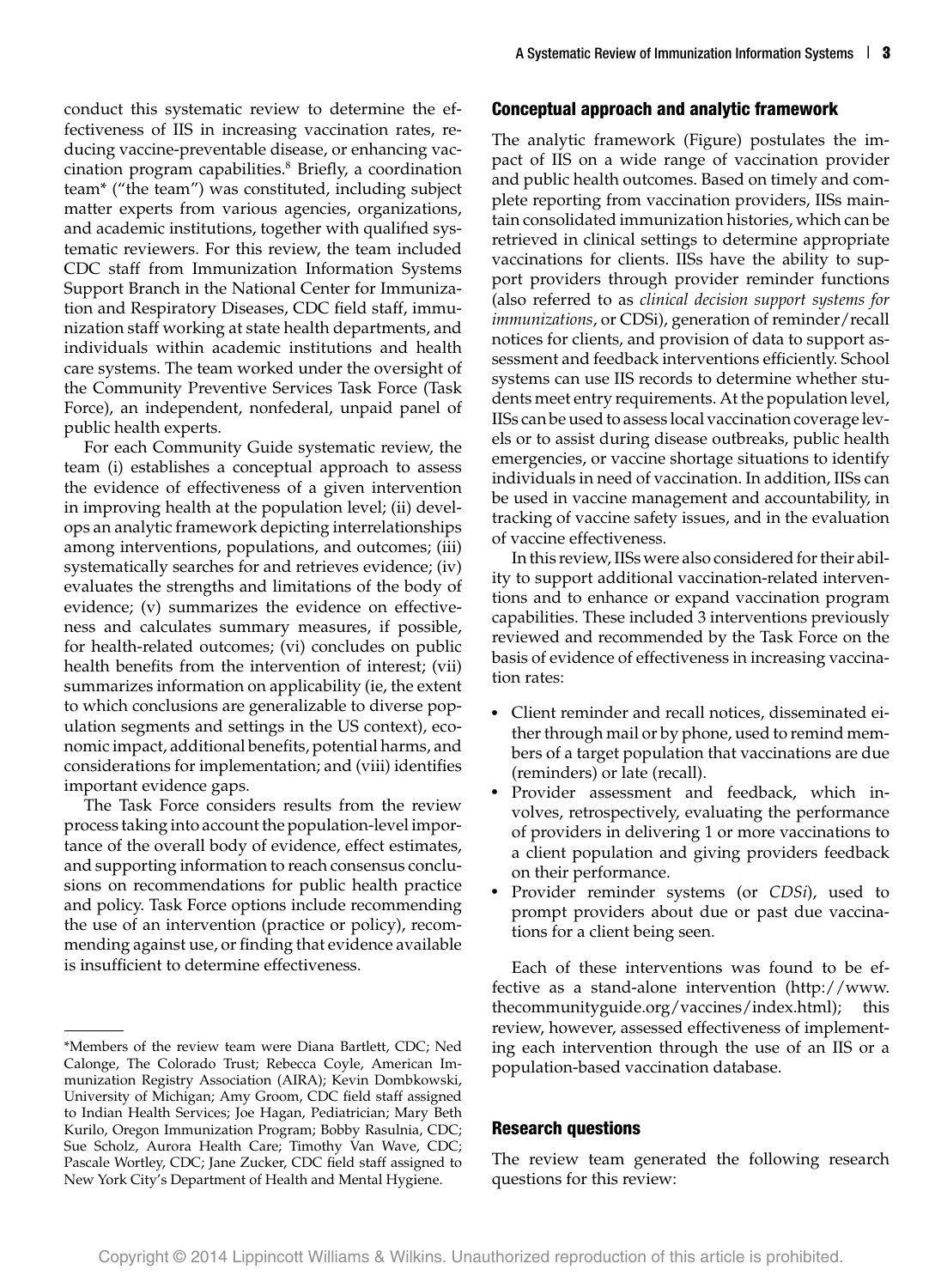

#### **FIGURE** ● **Analytic Framework for Review of IISs, Which Postulates the Impact of IIS on a Wide Range of Vaccination Provider and Public Health Outcomes**

IIS indicates immunization information system.

- 1. How effective are IISs in creating or supporting interventions to increase vaccination rates or reduce vaccine-preventable disease?
- 2. Do IISs effectively support public health efforts to determine client vaccination status to inform decisions by clinicians, health care systems, and schools?
- 3. Do IISs effectively support public health responses to outbreaks of vaccine-preventable disease?
- 4. Do IISs inform assessments of vaccination coverage, missed vaccination opportunities, invalid dose administration, and disparities?
- 5. Do IISs facilitate vaccine management and accountability?

#### **Search for evidence**

The following databases were searched for this review: The Cochrane Library; MEDLINE; CINAHL; PsycINFO; ERIC; Sociological Abstracts; Web of Knowledge; EMBASE; and CAB International. The search period was January 1994 to April 2011. Details of the search strategy are available (see the Appendix). Reference lists of retrieved articles and reviews were also searched, and subject matter experts were consulted to identify studies that might have been missed.

The team also decided to include an assessment of unpublished US literature, in the form of conference abstracts, in order to capture more recent information about how IISs are being used to support vaccination-related interventions and expand vaccination program capabilities in the United States. Abstracts presented at 4 selected conferences (Immunization Registry Conference; National Immunization Conference; Pediatric Academic Society; Vaccine University) in the United States in the period from January 2002 to April 2011 were screened and relevant evidence was included in this review. Because abstracts, in general, provided only summaries of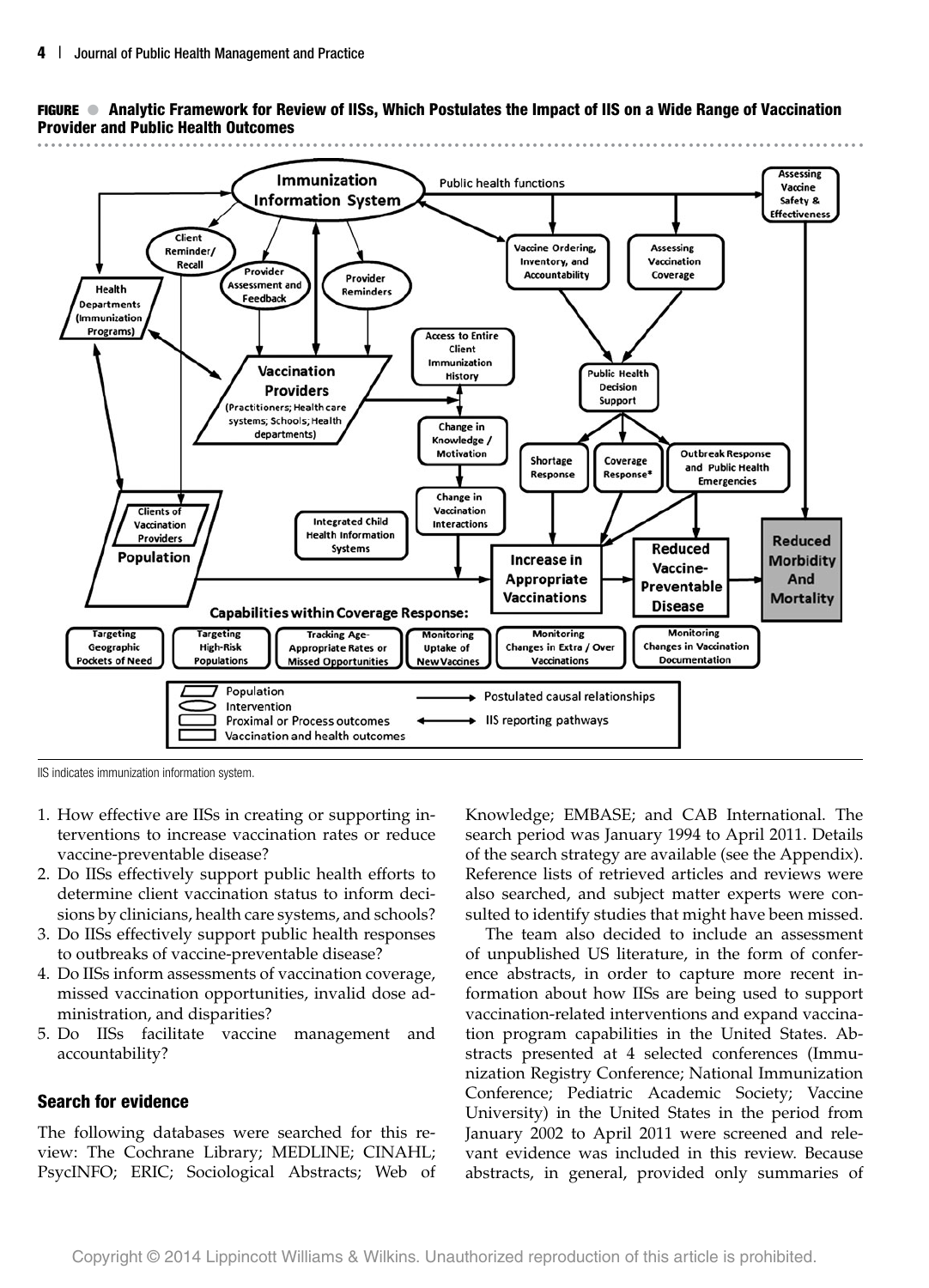information typically evaluated as part of the Community Guide assessment of study quality of execution, the team decided not to conduct quality assessments of included studies in this review in favor of an overall assessment of limitations in the included evidence.

# **Inclusion criteria**

To qualify as a candidate for inclusion in this review, a study had to:

- Evaluate the effectiveness of an IIS or populationbased vaccination database, or the effectiveness of an intervention generated from an IIS, or describe an IIS capability linked to increasing vaccination rates or reducing vaccine-preventable disease.
- Be conducted in a high-income country,\* be a primary research publication or US conference abstract, and be published in English.
- Report 1 or more quantitative outcomes (changes in vaccination rates, coverage, or uptake; reductions in missed opportunities) or describe system capabilities linked to increasing vaccinations or reducing vaccine-preventable disease.

Included studies focused on IISs or other population-based vaccination databases intended to consolidate immunization data from all participating providers in a geographic area. This review did not include studies evaluating encounter-based data systems and electronic health records (EHRs) as primary data sources based on team and Task Force concerns about applicability of that evidence to current IISs.

## **Assessing and summarizing evidence on effectiveness**

Each study that met the inclusion criteria was read by 2 reviewers who used standardized criteria to abstract study details and assess the suitability of study design.8 Uncertainties and disagreements between reviewers were reconciled by consensus among review team members. Studies that collected data on exposed and comparison populations prospectively were classified as having the greatest design suitability. Those that collected data retrospectively or lacked a comparison group, but conducted multiple pre- and postmeasurements on their study population(s), were rated as having moderate design suitability. Studies with least suitable designs were cross-sectional studies and those that involved only a single pre- or postmeasurement in the intervention population, as well as studies providing descriptions of program capabilities or the use of an IIS for vaccination-related decisions by clinicians, health systems, schools, and public health agencies.

Studies meeting inclusion criteria were categorized into appropriate evidence categories, described later, for abstraction and assessment. Articles providing unique effect estimates or descriptions of program capabilities were considered as distinct studies within this review, even when the information came from an evaluation of the same immunization information system or vaccination database. Most study findings were organized and summarized in a narrative format. In a few categories, studies provided quantitative measurements of change in vaccination rates, and for this evidence, effect estimates were calculated as absolute percentage point change and summary estimates included the median effect estimate and the interquartile interval.

# ● **Economic Evaluation**

An independent Community Guide review of the economic evidence regarding IISs was carried out. Findings are described elsewhere (Patel et al, in press, 2014).

# ● **Evidence Synthesis**

# **Body of evidence of included studies**

The review included 108 published articles and 132 conference abstracts for a total of 240 studies in 9 assessment categories:

- 1. Overall effects on vaccination rates;
- 2. Assessments of IIS-supported interventions to increase vaccination rates;
- 3. Use of IIS in vaccination-related decisions by clinicians, schools, and health care systems;
- 4. IIS-supported outbreak and public health emergency responses;
- 5. IIS for vaccine ordering, inventory, and accountability;
- 6. IIS to assess vaccine safety and effectiveness;
- 7. IIS as a tool for public health decision support;

<sup>\*</sup>Countries with high-income economies as defined by the World Bank are Andorra, Antigua & Barbuda, Aruba, Australia, Austria, The Bahamas, Bahrain, Barbados, Belgium, Bermuda, Brunei Darussalam, Canada, Cayman Islands, Channel Islands, Cyprus, Denmark, Estonia, Faeroe Islands, Finland, France, French Polynesia, Germany, Greece, Greenland, Guam, Hong Kong (China), Iceland, Ireland, Isle of Man, Israel, Italy, Japan, Republic of Korea, Kuwait, Liechtenstein, Luxembourg, Macao (China), Malta, Monaco, the Netherlands, Netherlands Antilles, New Caledonia, New Zealand, Norway, Portugal, Puerto Rico, Qatar, San Marino, Saudi Arabia, Singapore, Slovenia, Spain, Sweden, Switzerland, Trinidad and Tobago, United Arab Emirates, United Kingdom, United States, and Virgin Islands (United States).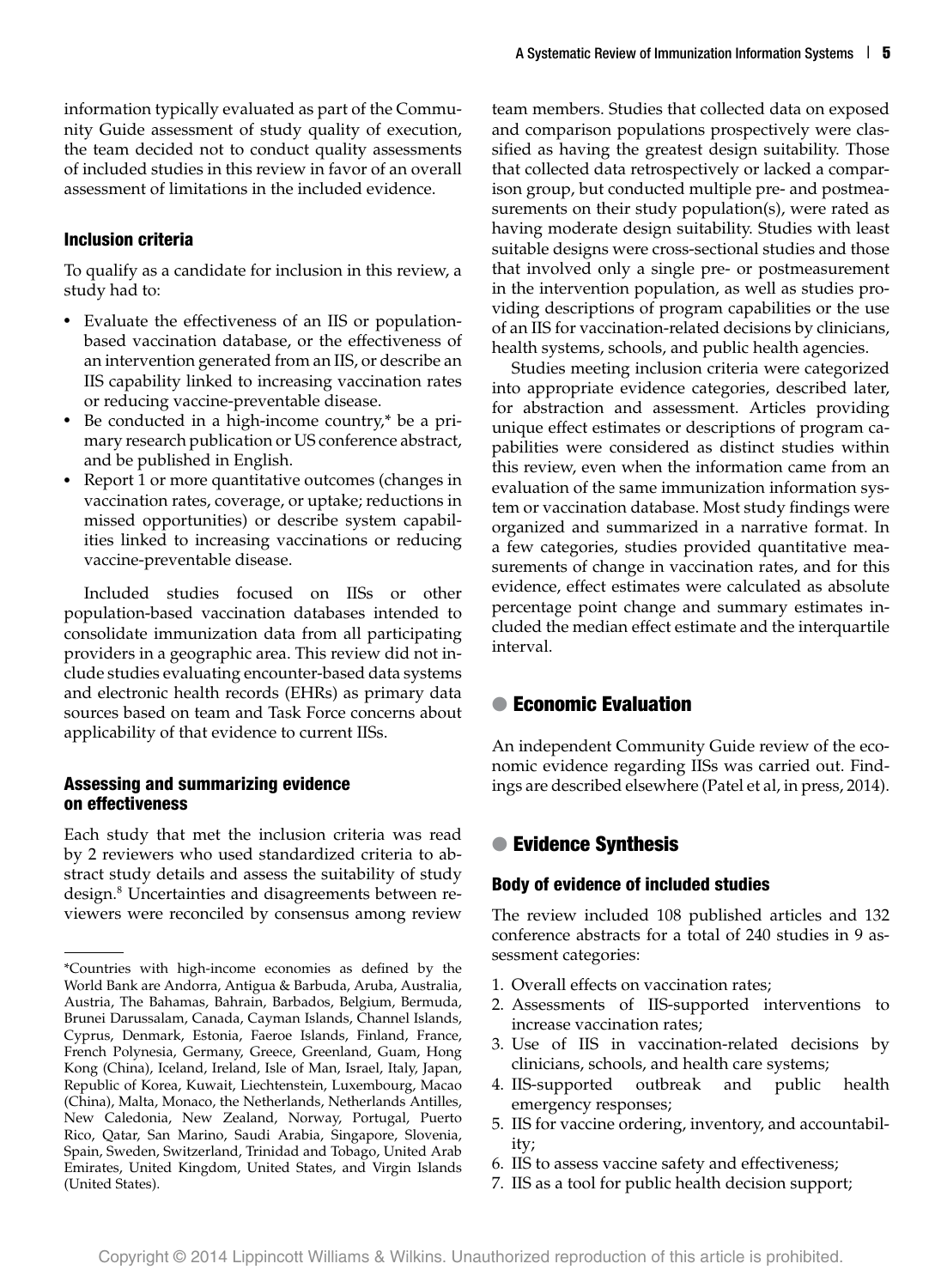- 8. IIS integrated with other child health information systems; and
- 9. IIS as contributing to change in documentation.

Sixteen articles had study designs of greatest suitability, and the remaining 224 studies had moderate  $(n = 36)$  and least  $(n = 188)$  suitable designs. Most studies ( $n = 209$ ) evaluated systems in the United States, 26 studies examined the national system in Australia, and 5 studies evaluated other national systems. Of the US studies, 108 articles (52%) described actions and capabilities of systems within the IIS Sentinel Site program [\(http://www.cdc.gov/vaccines/programs/](http://www.cdc.gov/vaccines/programs/iis/activities/sentinel-sites.html) [iis/activities/sentinel-sites.html\)](http://www.cdc.gov/vaccines/programs/iis/activities/sentinel-sites.html).

# **Effectiveness**

# Overall effects on vaccination rates

Two studies, both of least suitable designs, evaluated the association of IISs with changes in vaccination rates.<sup>9,10</sup> The first study documented changes in vaccination rates among children following implementation of the ACIR in  $1996.9$  Following the linkage of ACIR participation with parental and provider financial incentives in 1998 and inclusion of immunizations administered overseas in 2001, reported rates for full immunization among children aged 24 months in Australia increased from 64% in 1997 to 92.7% in 2007. The second article, a cross-sectional study conducted in the United States, evaluated the association between practice use of an IIS and likelihood of children being up-to-date. Practices using an IIS between 2004 and 2006 did not have significantly higher coverage levels than those practices not using an IIS.<sup>10</sup>

# Assessments of IIS-supported interventions to increase vaccination rates

The search identified 47 studies evaluating or describing at least 1 of 3 specific interventions to increase vaccinations supported directly by an IIS or population-based vaccination database: (1) client reminder and recall notices; (2) provider assessment and feedback activities; and (3) provider reminder systems.

Client reminder and recall—Thirty studies evaluated effectiveness of client reminder and recall notices generated from an IIS or vaccination database. All but one study were conducted in the United States. Thirteen studies, 9 of greatest suitability of design, were published in peer-reviewed journals<sup>11-23</sup> and 17 studies, 5 studies<sup>24-28</sup> of greatest suitability and 12 studies $29-40$  of moderate or least suitable design, were presented as conference abstracts.

Thirteen studies $12-19,24,25,27-29$  with 16 study arms provided measurements of change in vaccination rates with a median absolute percentage point improvement of 6 percentage points (pct pts; interquartile interval, 4-7 pct pts). The remaining 17 studies<sup>11,20-23,26,30-40</sup> provided descriptive information about the use of IIS data to generate reminder/recall notices; 2 studies $38,40$  described using the IIS to recall children during a measles outbreak, and 3 studies<sup>21,35,37</sup> recalled children who had received doses of a subpotent or recalled vaccine.

Provider assessment and feedback—A total of 15 studies, 14 US and 1 Australian, evaluated the use of IIS data to assess provider vaccination performance within an assessment and feedback intervention. Three studies, one of greatest suitability of design,<sup>15</sup> were published in peer-reviewed journals, $15,41,42$  and 12 studies, 11 of least suitable design, were presented as conference abstracts.43-54

Five included studies<sup>15,44,46,49,53</sup> provided measurements of change in vaccination rates and observed a median absolute percentage point increase of 9 pct pts (range, 5-15 pct pts). The 10 remaining studies<sup>41-43,45,47,48,50-52,54</sup> provided descriptions of IISgenerated assessments, with 3 studies $48,51,54$  using IIS data to identify invalid doses administered to clients and 2 studies<sup>45,52</sup> describing time saved by using an IIS compared with the previous practice of pulling and reviewing charts within the provider practice.

Provider reminders—Three US studies,<sup>55-57</sup> all conference abstracts of least suitable design, described or evaluated the use of IIS-generated reminders to vaccination providers. One study<sup>56</sup> evaluated effectiveness of a provider reminder system in increasing vaccination rates in a provider practice and found an absolute percentage point increase of 14.2 pct pts. Two studies $55,56$ described the use of Web-based IIS features as reminders to providers on vaccine availability and updated recommendations for administration of a pandemic influenza vaccine.

# Use of IIS in vaccination-related decisions by clinicians, schools, and health care systems

The search identified 14 US studies $58-71$  evaluating or describing the use of IIS by vaccination providers, schools and day cares, or health care systems. All 14 studies were conference abstracts of least suitable design.

Use of IIS by vaccination providers—No studies identified in this review specifically evaluated or described the use of IIS by individual vaccination providers in making clinical decisions about client vaccinations. No evidence was identified in this review to inform an assessment of IIS access and frequency of use in clinical settings and to examine IIS use and clinical outcomes such as coverage rates and timeliness.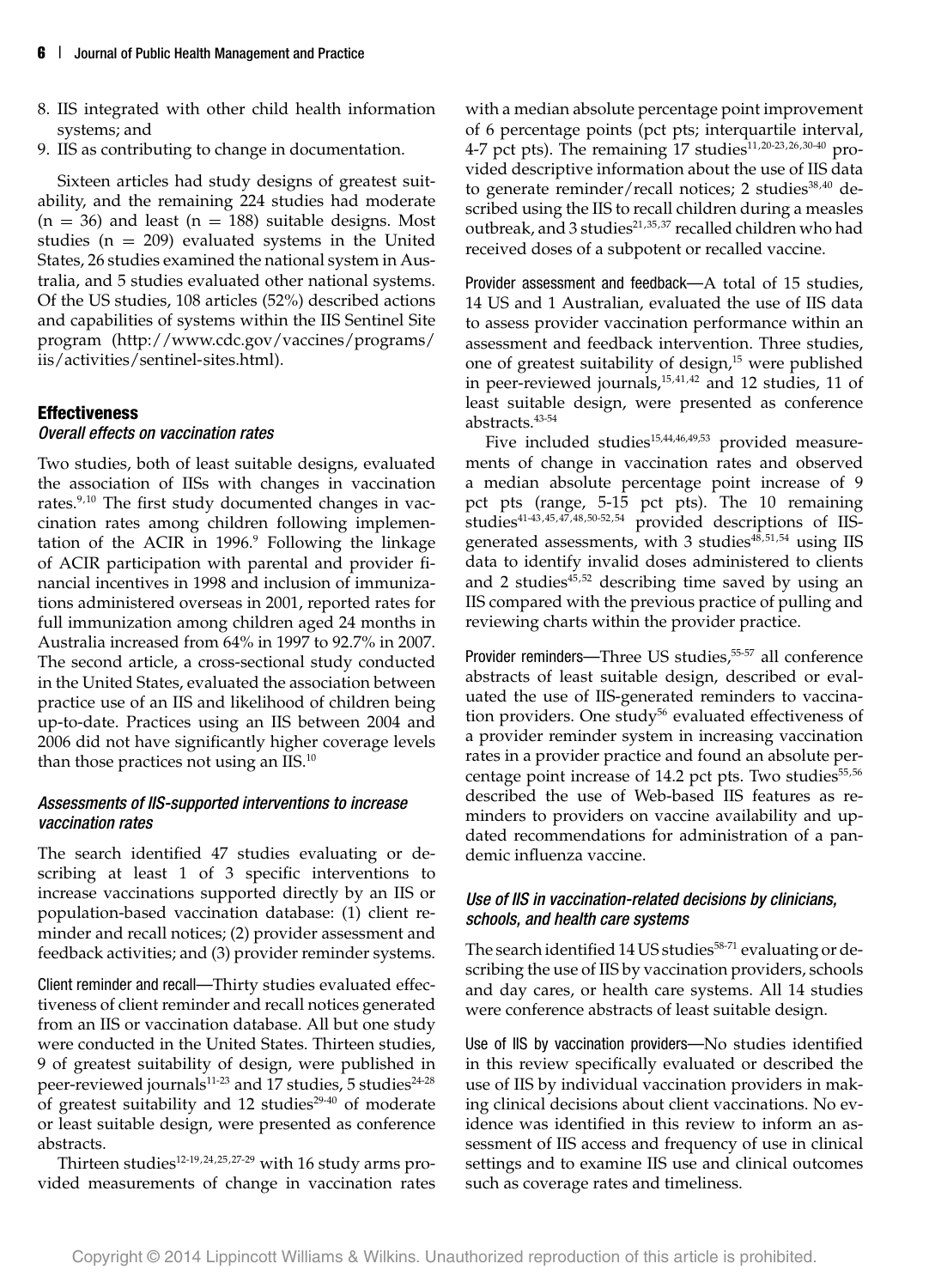Use of IIS by schools and child care centers (day cares)—Ten US studies,  $58-60, 63, 64, 66, 68-71$  all conference abstracts of least suitable design, described IIS interactions with schools and day cares. One abstract<sup>63</sup> quantified school use of an IIS to print out certificates of immunization status. Eight abstracts<sup>58-60,64,66,68,69,71</sup> described how inclusion of school and day care data in the IIS helped improve data completeness and accuracy, thereby becoming a more useful tool for assessing student immunization status. The remaining abstract<sup>70</sup> described the use of the state IIS to determine whether the IIS included records of children with school-documented vaccine exemptions receiving the exempted vaccine.

Use of IIS by health care systems—Four studies, 61,62,65,67 all of least suitable design, described the use of a state IIS by a health care system. One published study $65$  and 2 abstracts $62,67$  described the use of IIS data for quality measurements including HEDIS (Healthcare Effectiveness Data and Information Set) reporting; one of these studies adopted the IIS as the vaccination database. One abstract<sup>61</sup> described the use of an IIS to screen and vaccinate health care workers on-site.

### IIS-supported outbreak and public health emergency responses

Eighteen US studies, 4 of moderate suitability of design<sup>72-75</sup> and 14 of least suitable design,  $38,40,55,76-86$  evaluated or described the use of IIS in responses to outbreaks of vaccine-preventable disease or other public health emergencies. Three abstracts examined the use of IIS data to identify residents for targeted recall notices during outbreaks of measles $38,40$  and hepatitis A.79 For example, the New York City IIS was used to recall more than 7000 children younger than 5 years who were not fully vaccinated with the measles vaccine. Four conference abstracts<sup>72-74,80</sup> and 1 published study<sup>75</sup> described the use of IIS data in retrospective assessments of vaccination status or uptake following outbreaks of pertussis to determine whether providers complied with recommendations to use the accelerated vaccination schedule of the Advisory Committee on Immunization Practices. Seven conference abstracts<sup>56,77,78,81,82,84,86</sup> described provider participation, client management, vaccine distribution, or reporting outcomes related to the use of IIS for vaccine allocation during the 2009 H1N1 influenza pandemic. Finally, 2 published studies<sup>76,85</sup> and 1 abstract<sup>83</sup> described the use of IIS data in vaccination decisions for clients displaced by Hurricane Katrina, quantifying substantial benefits attributable to reductions in unnecessary vaccinations. One assessment<sup>85</sup> projected a total savings of \$13.1 million in vaccine and administration fees by using IIS to retrieve vaccination histories and avoid overimmunization of individuals in areas affected by Hurricane Katrina.

## IIS for vaccine ordering, inventory, and accountability

Fourteen studies, $86-99$  all of least suitable design, provided descriptions of the use of IIS in facilitating vaccine ordering, inventory monitoring, and vaccinerelated accountability. In 10 studies, the focus was on inventory management of vaccines available through the federally funded Vaccines for Children (VFC) program [\(http://www.cdc.gov/vaccines/programs/vfc/](http://www.cdc.gov/vaccines/programs/vfc/index.html) [index.html\)](http://www.cdc.gov/vaccines/programs/vfc/index.html). One published study $94$  and 2 conference abstracts $86,92$  described the application of VFC vaccine tracking requirements for vaccination providers for H1N1 monovalent influenza vaccine doses during the 2009 H1N1 influenza pandemic. Six abstracts<sup>87,89,90,93,95,99</sup> described modules for vaccine ordering within their IISs to improve vaccination provider accountability for VFC vaccine doses received. Four pilot studies described challenges<sup>96</sup> and successes $88,91,98$  with the integration of the VFC-required Vaccine Tracking System (VTrckS) within existing IIS. Finally, 1 conference abstract<sup>97</sup> described the use of IIS to facilitate billing for non-VFC doses to private insurers.

#### IIS to assess vaccine safety and effectiveness

Seventeen studies $100-116$  of least suitable design (12 in the United States) described the use of IIS in assessment of, or response to, vaccine safety issues or in evaluation of vaccine effectiveness. Four published studies<sup>103,111,113,115</sup> and 1 conference abstract<sup>116</sup> described activities related to vaccine safety. The abstract described implementation of a targeted recall of potentially contaminated vaccine in a large metropolitan area, where IIS data were used to identify both affected vaccination providers and patients.<sup>116</sup> Three published studies described tracking of adverse events related to administration of the H1N1 monovalent influenza vaccine, $113$  the inadvertent administration of anthrax vaccine to pregnant women,<sup>111</sup> the association between MMR (measles-mumps-rubella) and DTP (diphtheria and tetanus toxoids and pertussis) vaccines and adverse events,<sup>103</sup> and the introduction of a new meningococcal vaccine in New Zealand.<sup>115</sup>

Vaccine effectiveness assessments, typically involving comparison of IIS immunization records with disease or illness case reports, were described in 12 studies.100-102,104-110,112,114 Two published studies examined general feasibility issues for US systems,<sup>106,110</sup> but the remaining studies described evaluations of specific vaccines, including rotavirus vaccine (4 published studies and 1 abstract), $101,102,104,112,114}$  pneumococcal conjugate vaccine  $(1 \text{ abstract})$ ,<sup>108</sup> influenza vaccine in children (2 published studies),100,105 *Haemophilus*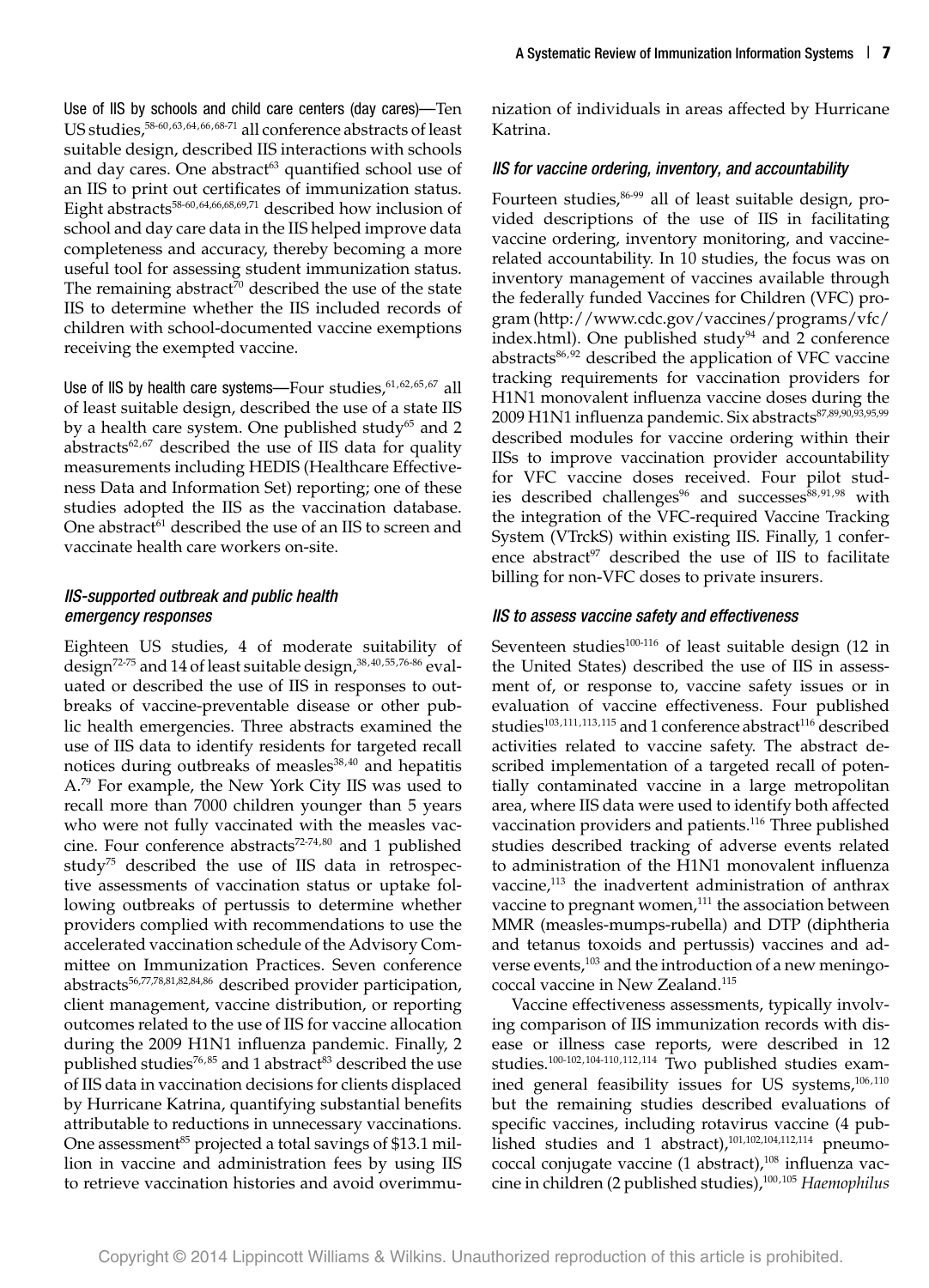*influenzae* type b (Hib) vaccine (1 published study),<sup>107</sup> and meningococcal vaccine (1 published study).<sup>109</sup>

#### IIS as <sup>a</sup> tool for public health decision support

The studies categorized in this section described IIS capabilities to provide information, such as vaccination rates or coverage trends, which might prompt additional public health intervention.

A total of 110 studies, 2 of greatest suitability<sup>14,117</sup> and 108 of moderate or least suitable design,\* were identified; 83 were conducted in the United States. Evidence included 57 published articles<sup>11,14,107,109,117-169</sup> and 53 conference abstracts, $\dagger$  which examined the use of IIS data in assessments of vaccination coverage for a wide range of vaccines and target populations. Within this body of evidence, most reports described IIS-based assessments of vaccination coverage in specific populations, including 32 published studies‡ and 19 abstracts.§ Four studies154-157 published in the *MMWR Morbidity and Mortality Weekly Report* provided influenza vaccination coverage estimates using data from participating IIS Sentinel Sites within 3 months of the end of the influenza season. Prior to 2010, estimates of influenza vaccination coverage, assessed using data from the National Immunization Survey (NIS) or the National Health Interview Survey, were not published until the year after the most recent influenza season. Thirty-two studies (13 published, 19 abstracts)<sup>¶</sup> described IIS assessments in higher-risk individuals and populations. In 9 studies<sup> $\parallel$ </sup> (1 published<sup>141</sup>), IIS records were used to assess potential disparities in vaccination coverage rates by neighborhood ("pockets of need") or population characteristic. IIS records informed assessment of the uptake of a new vaccine recommendation in 10 published studies<sup>#</sup> and 6 abstracts.<sup>114,171,176,178,182,198</sup> IIS-based assessments of age-appropriate and series completion rates were reported in 4 published studies<sup>127,130,144,162</sup> and 5 abstracts.<sup>51,54,176,189,193</sup> Missed opportunities were estimated, typically by comparing rates of simultaneous receipt of recommended vaccinations, in 4 studies.134,135,158,208 Four published studies<sup>11,120,168,169</sup> evaluated vaccination coverage and provider compliance with interim recommendations during vaccine shortages. Finally, 1 abstract<sup>216</sup> evalu-

†*References 33, 34, 36, 51, 54, 114, 158, 170-216*.

ated the extent of overimmunization among US children, as documented in 6 Sentinel Site IISs.

#### IIS integrated with other child health information systems

Eight US studies,<sup>217-224</sup> all of least suitable design, discussed integration of additional child health data into an existing IIS. Two published articles $220,221$  described Michigan's experience with determining which systems were appropriate to integrate with the Michigan IIS, as well as steps taken to move legislation in support of allowing data to be used for public health purposes beyond immunizations. One published article and 2 abstracts describe the successful integration of immunization data with other data sources in New York City, $223$ New Jersey,<sup>222</sup> and San Diego.<sup>217</sup> The linkages described include blood lead levels, Early Hearing Detection and Intervention screening, and a body mass index calculation chart. Three other articles<sup>218,219,224</sup> describe the importance of moving toward integrated child health information systems from the perspective of how it can improve health care providers' abilities to be more fully informed and effective in client management.

#### IIS as contributing to change in documentation

IIS data quality issues were evaluated in 15 published studies<sup>106,190,225-237</sup> and 9 abstracts.<sup>238-246</sup> Twentyone studies compared the completeness of individual IIS vaccination records with medical records,\* the NIS,<sup>232,239,246</sup> or parental report.<sup>227,236,243</sup> Thirteen of these studies† were published between 2000 and 2006, and 2 abstracts239,245 were published between 2010 and 2011. In 8 studies,228-232,234,237,245 individual immunization assessments were more complete when the IIS or registry record was combined with medical record data; however, this statement was often paired with the conclusion that IIS data were incomplete and not adequate as stand-alone data sources for assessments of coverage in studies conducted prior to 2007. Three studies<sup>230,231,234</sup> examined the impact on vaccination rates of aggregating private and public health department immunization data into a regional registry with a demonstration project that resulted in a registry comprising a vast network of practices in the Denver metropolitan area. In 3 studies,<sup>232,239,246</sup> IIS coverage estimates were compared with estimates from the NIS. One study<sup>246</sup> found that IIS provided comparable coverage to the NIS for birth-dose hepatitis B coverage. Two other studies<sup>232,239</sup> found individual vaccination coverage to be higher in the NIS than in the IIS, and rates were highest when data sources were pooled.

<sup>\*</sup>*References 11, 33, 34, 36, 51, 54, 107, 109, 114, 118-216*.

<sup>‡</sup>*References 117, 118, 121, 122, 124, 125, 131-133, 138-140, 143, 145- 149, 151-161, 163, 166, 167*.

<sup>§</sup>*References 170, 172-175, 183-185, 187, 188, 191, 197, 199, 201, 203, 205, 212-214*.

<sup>¶</sup>*References 11, 14, 33, 34, 107, 109, 119, 126, 130, 134, 136, 137, 142, 144, 153, 164, 177, 179-181, 183, 186, 190, 193, 198, 202, 206, 207, 209-211, 215*.

*References 32, 36, 141, 192, 194-196, 200, 204*.

<sup>#</sup>*References 109, 123, 128, 129, 134, 135, 137, 144, 150, 165*.

<sup>\*</sup>*References 106, 190, 225, 226, 228, 229, 233, 235, 237, 238, 240-242, 244, 245*.

<sup>†</sup>*References 225-229, 232, 233, 235, 237, 241-244*.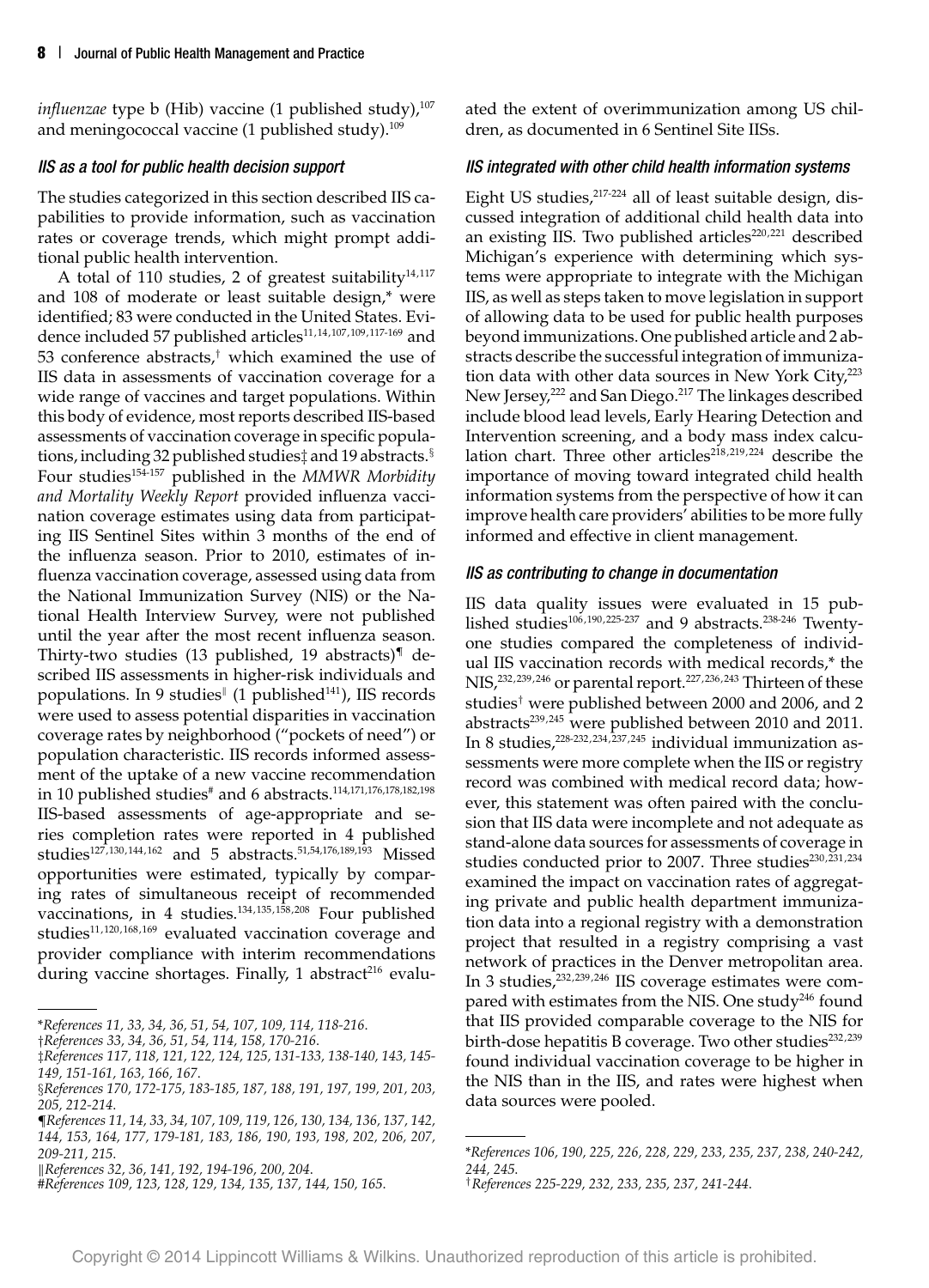#### **Applicability of findings**

Findings from the included evidence were considered for applicability to IIS as implemented in the United States. Most included studies ( $n = 209$ ) described or evaluated US systems, with 166 reporting vaccination outcomes. Published studies included 1 or more assessments from 32 of 53 US systems (60%). Sentinel Site programs (IISs with higher levels of data completeness, provider participation, and system capabilities) contributed 108 (52%) of the US studies. Most US studies examined IIS activities regarding children and vaccinations within the childhood series, whereas only 33 of 166 articles (20%) reporting vaccination outcomes described the use of IIS for adolescents and 12 (7%) described the use of IIS for adult populations, with most studies focused on influenza vaccination. Few studies provided any information on demographic characteristics of the study population such as race/ethnicity, income, education, or insurance status.

Overall, the included studies provide evidence on capabilities that should be applicable to most US IISs, especially as systems achieve levels of provider and client participation demonstrated by Sentinel Site programs. Evidence is broadly applicable to IIS activities regarding vaccinations as part of the childhood series.

Many studies highlighted the benefits of an IIS for tracking vaccine delivery to children eligible for the VFC program; VFC offers no-cost vaccines to children and adolescents through 18 years of age who are uninsured, underinsured, or Medicaid-enrolled or are American Indian or Alaskan Native. Providers participating in the VFC program are required to document the eligibility of participants and track all administered VFC doses, a requirement that is often fulfilled by using an IIS. IISs are also being used to track vaccine inventory, a benefit that can be realized among VFC and non-VFC participating providers, as described in several included studies. As more providers make improvements in vaccine accountability and inventory management, the applicability of IIS to fully represent all children, regardless of eligibility status, is also improved.

#### **Other benefits and harms**

In addition to the benefits realized through integration of IIS with other child health information systems (eg, newborn screening, body mass index assessments), described earlier, there are benefits that may come with the ongoing expansion of IIS to life span systems. As more IISs incorporate vaccine administration data for adults, either through enrolling vaccination providers that serve adults or as individuals already enrolled in the IIS age into adulthood, the capabilities of IIS will become more universally applicable to individuals of all ages. Incomplete or delayed reporting of vaccination records might result in overvaccination of some clients with fragmented care, although this potential outcome is not unique to IIS and is likely to be even more common in the absence of a centralized data source.<sup>247</sup>

#### **Considerations for implementation**

As summarized earlier, the studies and outcomes included in this review describe program actions and capabilities that could be adopted or enhanced by other US IISs.

Included studies also describe a number of barriers to the implementation and operation of IISs. Many systems rely on voluntary participation of vaccination providers, with IIS data completeness (and subsequent utility) dependent on the extent and timeliness of provider reporting. In the United States, 31 IIS programs mandate participation by some or all providers by law and only 21 reported a mechanism in place to enforce the mandate.<sup>248</sup> In addition, there is variability about which types of providers (ie, public providers, private providers, or VFC providers) and what ages fall under the mandate.<sup>248</sup> Vaccination providers have expressed concerns over technological constraints, as well as time and staffing demands required to enter complete and timely reports into the system.<sup>249</sup>

Client participation and confidentiality requirements may limit the ways in which IIS data can be entered, retrieved, or used for clinical and public health purposes. State policies differ, with 3 IIS programs (Texas, Montana, and South Carolina) requiring written consent to participate in the IIS for all ages (through adulthood) and 8 IIS programs (Arizona, Arkansas, Kansas, Montana, New Jersey, New York City, New York State, and Texas) requiring consent for individuals 19 years and older.<sup>248</sup> The requirements of the federal Family Educational and Rights to Privacy Act (FERPA) [\(http://www.ed.gov/](http://www.ed.gov/policy/gen/guid/fpco/ferpa/index.html) [policy/gen/guid/fpco/ferpa/index.html\)](http://www.ed.gov/policy/gen/guid/fpco/ferpa/index.html) also restrict opportunities to update IIS records using information provided to schools because of requirements for parental or adult client consent for such use. Confidentiality requirements can limit provider access to client records across IIS jurisdictions (although different city and state programs do have data exchange agreements or provide clients access to hard copies of vaccination records), thereby limiting the potential benefits of IIS.

Integration of IIS with other child health information systems (eg, newborn screening) can provide additional benefits by consolidating health information within a single system. Integrated child health information systems reduce duplication of data collected and improve the coordination of services provided,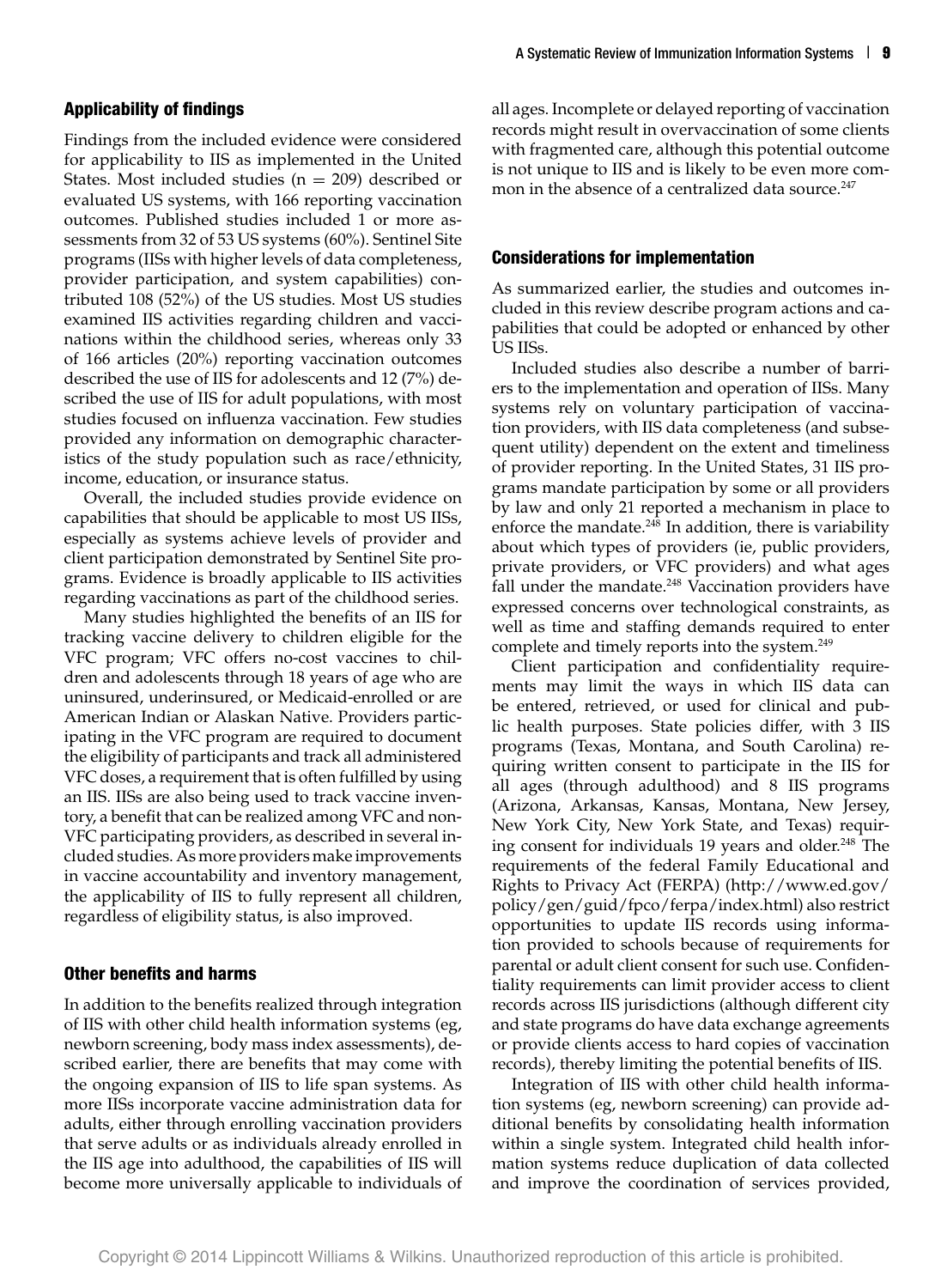ensuring that all children receive needed preventive care services and case management.<sup>250</sup>

# ● **Conclusion**

The studies included in this review provide evidence that IISs are effective in improving vaccination-related activities linked to increased vaccination rates and reduced risk for vaccine-preventable disease. Evidence from 240 published articles and conference abstracts demonstrate IIS capabilities to (1) create or support effective interventions such as client reminder and recall, provider assessment and feedback, and provider reminders (47 studies); (2) determine client vaccination status for decisions made by clinicians, health care systems, and schools (14 studies); (3) generate and evaluate public health responses to outbreaks of vaccinepreventable disease (18 studies); (4) inform assessments of vaccination coverage, missed vaccination opportunities, invalid dose administration, disparities in vaccination rates (110 studies), and vaccine safety and effectiveness (17 studies); and (5) facilitate vaccine management and accountability (14 studies).

#### **Evidence gaps**

Only one of the included studies, from Australia, documented the association of improvements in vaccination coverage with the implementation and enhancement of an IIS. Additional studies are needed, especially in US settings, that examine the overall impact of IIS (or IIS activities) either on vaccination coverage in the general population or on important target populations with gaps in coverage.

Few studies provided information relevant to an assessment of the utility of IIS for vaccination providers in clinical settings. Descriptions, assessments, and evaluations focused on the utility of, or barriers to, the use of IIS in day-to-day operations of vaccination providers in a range of clinical settings would provide important information to help determine the overall value of these interventions and identify tools, interactions, and reporting policies in need of adjustment or modification.

As a population-based resource, IIS should capture data and provide services to all members of the population, including groups with lower rates of vaccination coverage. Future studies could examine participation rates and record capture based on demographic characteristics such as race/ethnicity, household income, and insurance status. If IIS records included all data elements specified in the IIS Functional Standards, these analyses could be conducted using solely IIS data. [\(http://www.cdc.gov/vaccines/programs/iis/](http://www.cdc.gov/vaccines/programs/iis/func-stds.html) [func-stds.html\)](http://www.cdc.gov/vaccines/programs/iis/func-stds.html). Until IIS consistently capture complete demographic data, this would likely require merging with data from other sources.

Although annual program surveys identify a wide range of IIS-supported actions, such as generation of client reminders, the extent of these activities within the covered population remains unclear. A survey of pediatricians conducted in 2013 by the AAP found that over 70% of respondents reported using their state IIS. Among IIS users, 70% reported using it to recall patients for needed vaccines, and nearly all (97%) said that it reduces unnecessary vaccination.<sup>251</sup> Future studies should attempt to quantify the frequency and reach of various IIS activities within the population.

#### **Limitations of this review**

The findings of this review are subject to a number of limitations. This project, unlike previous *Community Guide* reviews, included reports of program descriptions, actions, and experiences and considered this information as evidence contributing to a determination of effectiveness. In most cases, these reports do not provide a formal comparison, although a change in system capability or impact is implied. Of the evidence that included a formal comparison, the most common evaluation was a simple before-after format, a study design that is subject to the influences of potential biases, trends, or other explanatory factors.

Although the search of published evidence was systematic, screening by the team of abstracts from selected US conferences with a known focus on immunization research might have introduced or reinforced a selection bias in the inclusion of evidence. In addition, half of the studies included in this review came from IISs within the US Sentinel Site program, which has requirements to present and submit for publication as a condition of funding. Although Sentinel Sites provide a good understanding of the potential of all IISs, once they have achieved the required levels of participation, these capabilities and findings might not be universally applicable to IIS. However, as more IISs achieve the levels of reporting and timeliness required of Sentinel Sites, the findings from these studies may become more universally applicable.

#### **Discussion**

This review provides a systematic and organized synthesis of a large body of evidence on capabilities and effectiveness of IIS. The 240 included studies describe and evaluate a wide range of public health and clinical activities to support public health efforts to conduct assessments of vaccination rates and disparities in coverage, to identify individuals and populations for additional immunization-related intervention, to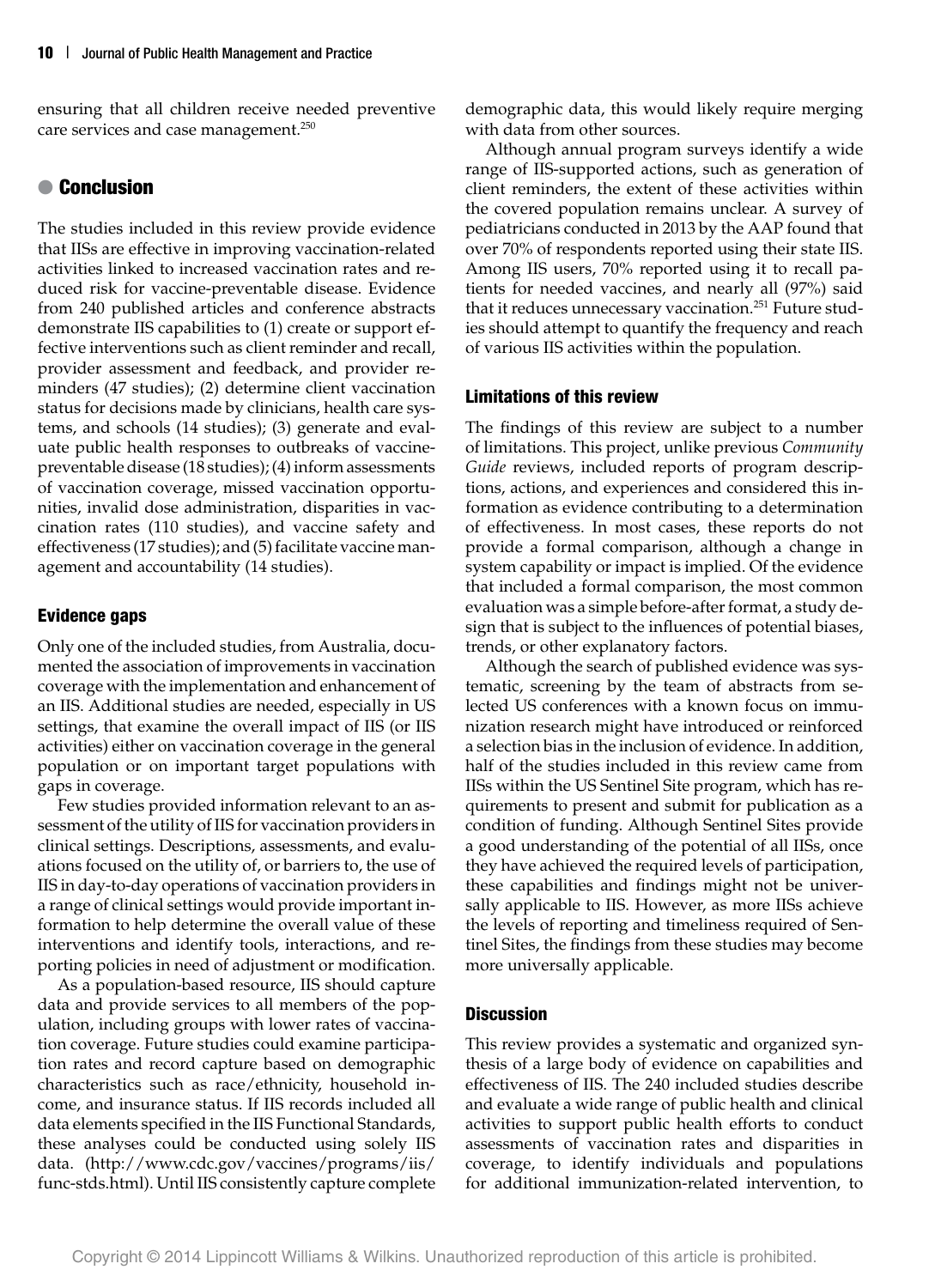improve vaccination-related decisions and actions in routine and public health emergency situations, and to support studies assessing vaccine uptake, effectiveness, and safety. Together, the evidence documents utility of IIS for vaccination providers and public health decision makers at the local, state, and national levels and provides a wide range of options for activities to examine and address patient status and local concerns and emergencies.

One primary goal of efforts to implement, populate, and maintain IIS is to support vaccination providers by facilitating (1) vaccination decisions with patients, (2) common immunization-related activities such as generation of vaccination record forms, (3) access to additional interventions to increase vaccination rates and reduce missed opportunities, and (4) interactions with public health and public sector immunization services. Most US state and city IISs include capabilities to generate or support effective interventions to increase vaccination rates, specifically client reminder/recall notices, assessment and feedback activities, and reminder systems for vaccination providers, as suggested by IIS annual report data (see Table 1). However, few studies included in this review provided information about vaccine providers' use of IIS. Some studies have examined effectiveness and use of IIS for generating reminders for pediatric<sup>25</sup> and adolescent populations,<sup>22</sup> but no formal evaluations examined the frequency of consultation of IIS for clinical decision making within a population of vaccination providers. Without a better understanding of the relationships between providers and these systems in clinical settings, it will remain difficult to (1) assess the utility of IIS for vaccination providers, (2) identify barriers to regular use, and (3) determine how each of the different IIS capabilities contributes to improvements in vaccination rates. The lack of information on the use of IIS in clinical settings is, therefore, especially unfortunate because, if fully used by vaccination providers (or within a participating health care system), these IIS capabilities alone could translate into improved patient follow-up and fewer missed vaccination opportunities.

Studies identified in this review provide some information on the use of IIS by schools and health care organizations. For schools, IIS access provides an efficient mechanism for determining and documenting student vaccination requirements. For health care systems, adoption of IIS as the vaccination database, or incorporation of IIS data into existing EHRs through automated data exchange, can reduce duplication of record keeping, support assessment and feedback initiatives for providers, and facilitate reporting of relevant coverage rates associated with participation in HEDIS. In both settings, participation by an entire system (eg, school district, health care organization) also provides the opportunity to expand enrollment and documentation substantially, further enhancing the completeness and utility of the IIS for the community.

Annual IIS program surveys conducted by the CDC indicate general trends of improved and expanded capabilities of US systems. Table 1 describes the number of immunization programs in the United States that are supported by an IIS that serves their entire state/city jurisdiction and the expanding IIS functionalities that support immunization programs and other immunization stakeholders. These data suggest that programs and partners are increasingly using IIS to facilitate a wide range of interventions, assessments, and response efforts. Table 2 describes population and provider site participation in IIS over time and documents noted improvements in data capture across the life span. In 2002, 64% of IISs were including immunization data for populations of all ages, whereas in 2011, reported inclusion of life span data had increased to 93%. From 2002 to 2011, a 65% increase in the percentage of children participating in IIS and 4-fold increase in provider site participation were observed. It is important to recognize that the definition of child participation in an IIS requires that a child younger than 6 years have a minimum of 2 routinely recommended vaccines entered into an IIS, far fewer vaccines than a child needs to achieve up-to-date status even during infancy. While national trends indicate enhanced IIS functionality and improved data quality, IISs exist at varying levels of maturity, which impacts their ability to support vaccination providers and other immunization stakeholders.

Currently, most IISs in the United States rely on voluntary participation and reporting from vaccination providers to achieve functional levels of data completeness. Without reporting mandates, it is difficult to improve provider participation and timeliness of immunization reporting—issues that directly affect the utility of the system—both for individual clinical care decisions and for population-based assessments and actions. Evidence from Australia's ACIR indicates that IIS can achieve very high levels of participation and data completeness through coordination of system entry and reporting. In Australia, incentives have been offered both to parents whose children were up-to-date with immunizations (or who had filed an exemption) and to vaccination providers based on up-to-date coverage rates within their client population.<sup>7</sup> Although coordinated incentives may not be feasible universally at the IIS program level in the United States, elements could be considered for application in some US settings, such as incentives offered by participating health care systems to vaccination providers based on vaccination and reporting performance. In addition, there are substantial barriers to developing a national IIS in the United States, because each immunization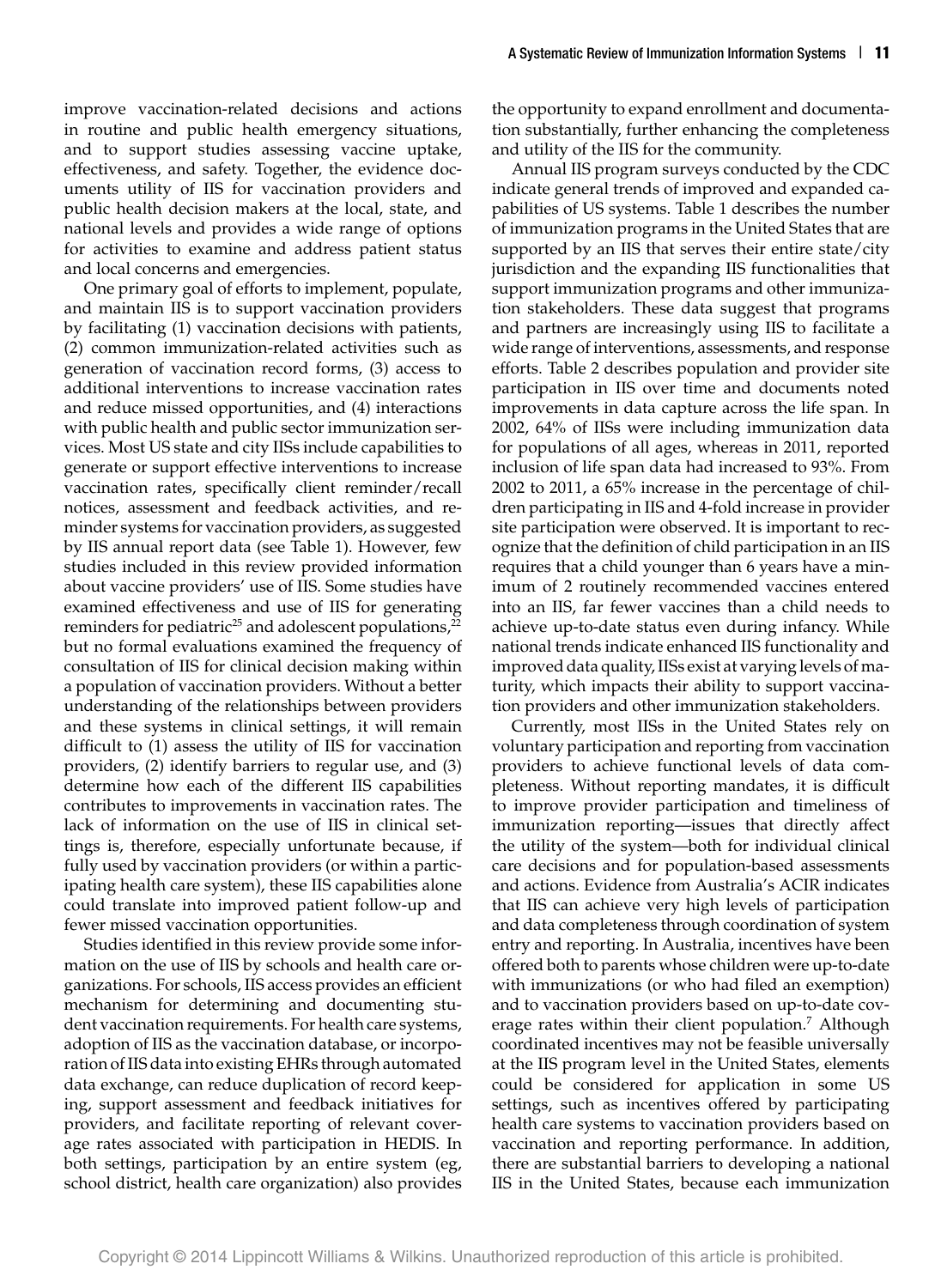| <b>IIS Data Use and System Functionality</b>              | 2002 (n = $42^b$ ) | 2006 (n = $52b$ ) | 2011 (n = $55b$ ) |
|-----------------------------------------------------------|--------------------|-------------------|-------------------|
| Reminder/recall for clients <sup>c</sup>                  | 34                 | 43                | 52                |
| AFIX (provider assessment and feedback) $\text{c}$        | 26                 | 43                | 46                |
| Forecasting algorithm (provider reminders) <sup>c</sup>   | 36                 | 48                | 51                |
| Up-to-date assessments (individual)/coverage (population) | N/A                | 41/44             | 48/49             |
| Routine surveillance (look-up vaccine history)            | N/A                | 38                | 36                |
| Outbreak management                                       | N/A                | 32                | 42                |
| New vaccine uptake                                        | N/A                | 37                | 38                |
| Track doses administered                                  | 17                 | 41                | 47                |
| Pockets of need                                           | 24                 | 34                | 38                |
| Emergency preparedness                                    | N/A                | 26                | 38                |
| Track adverse events                                      | 14                 | 22                | 22                |

|  | TABLE 1 ● IIS Data Use and System Functionality Reported by 56 US City- or State-Based Immunization Programs |  |  |  |
|--|--------------------------------------------------------------------------------------------------------------|--|--|--|
|  | Receiving Grant Funding From CDC in 2002, 2006, and 2011 <sup>a</sup>                                        |  |  |  |

Abbreviations: CDC, Centers for Disease Control and Prevention; IIS, immunization information system; N/A, not available; AFIX, Assessment, Feedback, Incentives, and eXchange.<br><sup>a</sup>From Annual immunization progress report fo

<sup>c</sup>Interventions recommended by the Community Preventive Services Task Force.

program must incorporate unique state or city immunization laws and policies into its IIS functionality, which sometimes create barriers for the exchange of data across state lines.<sup>252</sup>

While child and provider site participation in IIS is currently high, completeness and timeliness of reporting in US systems may further improve in coming years for a variety of reasons. First, several states have adopted mandatory reporting requirements for some vaccinations, especially for vaccines provided through the VFC program. Second, national, state, and local IIS stakeholders have engaged to develop and publish additional standards to support common IIS functions including CDSi [\(http://www.cdc.gov/vaccines/](http://www.cdc.gov/vaccines/programs/iis/interop-proj/cds.html) [programs/iis/interop-proj/cds.html\)](http://www.cdc.gov/vaccines/programs/iis/interop-proj/cds.html), operational IIS best practice guidelines [\(http://www.cdc.gov/](http://www.cdc.gov/vaccines/programs/iis/activities/mirow.html) [vaccines/programs/iis/activities/mirow.html\)](http://www.cdc.gov/vaccines/programs/iis/activities/mirow.html), electronic messaging and transport layer standards (http: //www.cdc.gov/vaccines/programs/iis/interop-proj [/ehr.html\)](http://www.cdc.gov/vaccines/programs/iis/interop-proj/ehr.html), and patient-level deduplication guidelines. The publication and implementation of these standards allow IIS to consolidate knowledge from diverse systems, support consistent best practices across the IIS community, more effectively and efficiently exchange data with other electronic data systems, and reduce costs required for each IIS to address tasks individually. Third, several initiatives have provided federal support for enhanced IIS data use and system functionality. Immunization programs that receive funds under section 317 of the Public Health Service Act are encouraged to use their IIS to assess vaccination coverage for subpopulations (eg, geographic and provider-based populations) to identify pockets of need that might benefit from intervention. To further support enhanced IIS functionality, the CDC has awarded \$18.7 million to 37 IISs since

| TABLE 2 <sup>o</sup> | Population and Provider Site Participation in IIS in 2002, 2006, and 2011 <sup>a</sup> |  |  |  |  |  |
|----------------------|----------------------------------------------------------------------------------------|--|--|--|--|--|
|----------------------|----------------------------------------------------------------------------------------|--|--|--|--|--|

| <b>Capability of Reporting IIS Programs</b>                                                          | 2002 (n = $42^b$ ) | 2006 (n $=$ 52 <sup>b</sup> ) | 2011 (n = $55^b$ ) |
|------------------------------------------------------------------------------------------------------|--------------------|-------------------------------|--------------------|
| Number of life span IIS                                                                              |                    | 39                            | 5 <sup>1</sup>     |
| Percentage of children participating (aged $<$ 6 y; 2+ immunizations) <sup>c</sup>                   | 51                 | 63                            | 84                 |
| Percentage of adolescents participating (aged 11-17 y; 2+ immunization during adolescence) $\circ$   | N/A                | N/A                           | 53                 |
| Percentage of adults participating (aged $\geq$ 19 y: 1+ immunization during adulthood) <sup>c</sup> | N/A                | N/A                           | 24                 |
| Number of public provider sites active in the IIS <sup>d</sup>                                       | 4 4 3 2            | 7 1 8 4                       | 12 688             |
| Number of private provider sites active in the IIS <sup>d</sup>                                      | 7548               | 29 348                        | 41 647             |
| Percentage of doses reported within 30 d of administration                                           | 68                 | 70                            | 72                 |

Abbreviations: CDC, Centers for Disease Control and Prevention; IIS, immunization information system.

<sup>a</sup>From Annual immunization progress report for CY (calendar year) 2002, 2006, 2011, CDC [\(http://www.cdc.gov/vaccines/programs/iis/annual-report-IISAR\)](http://www.cdc.gov/vaccines/programs/iis/annual-report-IISAR).<br><sup>b</sup>Number of immunization programs supported by an IIS that serves th

<sup>c</sup>Immunizations do not include travel vaccine or 2009 H1N1 influenza pandemic vaccine.

dProvider reported data to the IIS in the previous 6 months.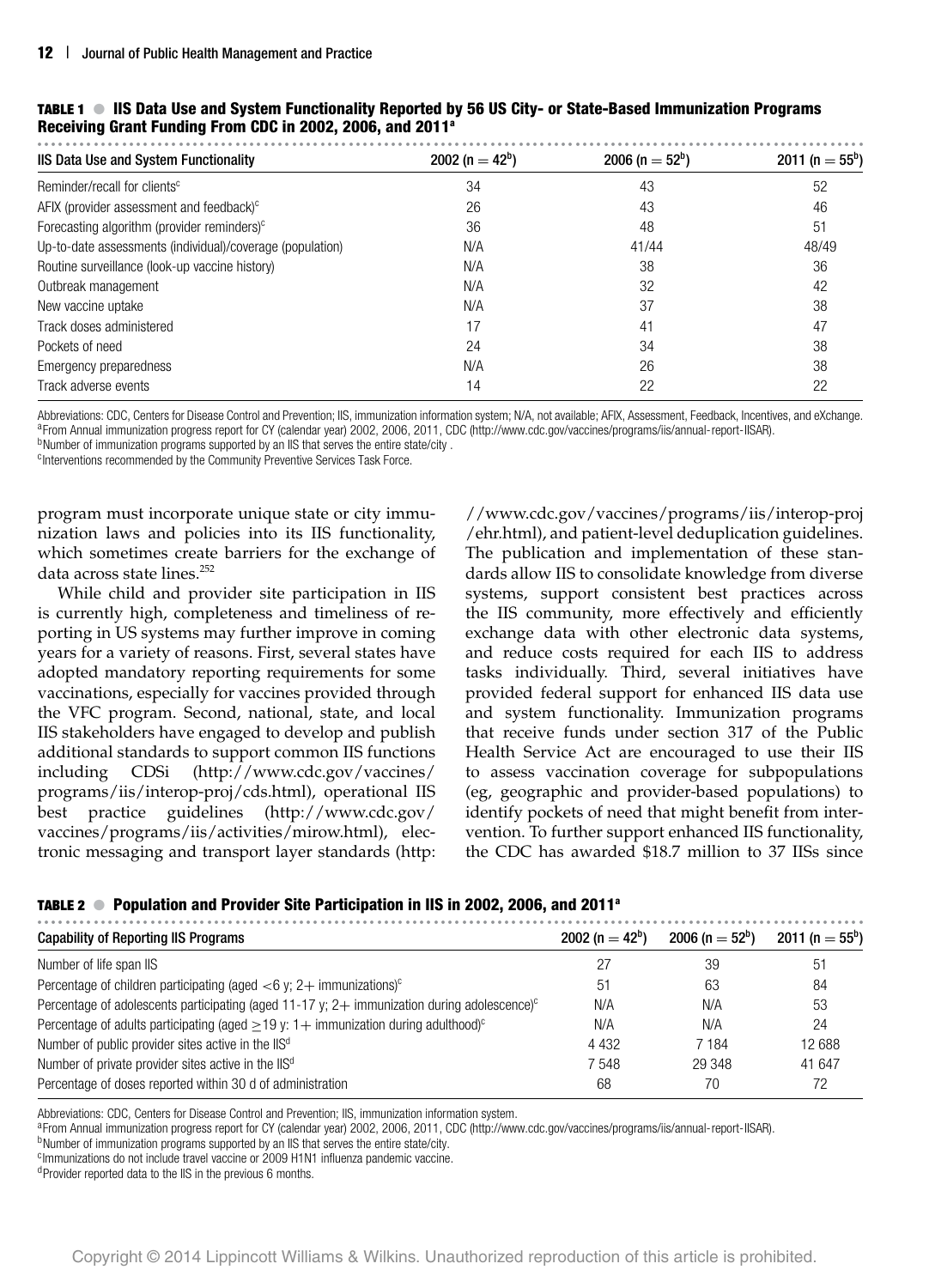2011 to establish and/or enhance interfaces between IIS and VTrckS, CDC's national vaccine ordering and inventory management system for publicly purchased vaccine. Four additional programs have committed to using their IISs to interface with VTrckS. In these states and cities, vaccination providers who wish to participate in the VFC program order and manage publicly purchased vaccine through the IIS.253 Finally, the modernization of health care in the United States through the electronic exchange of data to support clinical care is anticipated to positively impact IIS. The use of 2-dimensional barcode technology to record and electronically report vaccine information, including product and manufacturer, lot expiration date, and lot number, to EHRs and IIS is expected to further improve IIS data quality.<sup>6</sup>

Several initiatives have been established to support interoperability in the United States. The ARRA investment in the Section 317 Immunization Program was provided to expand access to vaccines and vaccination services by making more vaccines available, increase national public awareness and knowledge about the benefits and risks of vaccines and vaccinepreventable diseases, and strengthen the evidence base for vaccination policies and programs. The Health Information Technology for Clinical and Economic Health (HITECH) Act includes provisions intended to "accelerate adoption of nationally certified EHR systems, standardize EHR products, support growth in the health information technology workforce, and facilitate secure exchange of health data between disparate partners."<sup>254(p11)</sup> The Prevention and Public Health Fund (PPHF),<sup>255</sup> created by the Affordable Care Act, was established to invest in prevention and public health programs to improve health and help limit the growth in health care costs. And, the Centers for Medicare & Medicaid Services established an initiative that provides financial incentives to eligible health care providers that acquire certified EHR products and demonstrate meaningful use of these products, defined in part as the exchange of data with IIS (https:/[/www.](http://www.cms.gov/Regulations-and-Guidance/Legislation/EHRIncentivePrograms/Meaningful_Use.html) [cms.gov/Regulations-and-Guidance/Legislation/](http://www.cms.gov/Regulations-and-Guidance/Legislation/EHRIncentivePrograms/Meaningful_Use.html) [EHRIncentivePrograms/Meaningful](http://www.cms.gov/Regulations-and-Guidance/Legislation/EHRIncentivePrograms/Meaningful_Use.html) Use.html). From 2010 to July 2013, the CDC awarded \$46.2 million of American Recovery Reinvestment Act/HITECH and PPHF funds to 37 IISs to enhance interoperability between EHRs and IIS and support the meaningful use initiative. It is anticipated that these activities will result in more complete immunization histories in IIS and improve the timeliness of data submissions to IIS.

With all US jurisdictions, excluding 1 state, supported by an IIS, the findings of this review provide information on the use of programs on efforts to support, expand, enhance, evaluate, or revise their own operations and to improve interactions with vaccination providers and patients.

#### **REFERENCES**

- 1. Centers for Disease Control and Prevention. Ten great public health achievements—United States, 2001-2010. *MMWR Morb Mortal Wkly Rep.* 2011;60(19):619-623.
- 2. Centers for Disease Control and Prevention. Ten great public health achievements—United States, 1900-1999. *MMWR Morb Mortal Wkly Rep*. 1999;48(12):241-243.
- 3. Hinman AR, Urquhart GA, Strikas RA. Immunization information systems: National Vaccine Advisory Committee progress report, 2007. *J Public Health Manag Pract.* 2007;13(6):553-558.
- 4. Yusuf H, Adams M, Rodewald L, et al. Fragmentation of immunization history among providers and parents of children in selected underserved areas. *Am J Prev Med*. 2002;23(2):106-112.
- 5. Centers for Disease Control and Prevention. Progress in immunization information systems—United States, 2011. *MMWR Morb Mortal Wkly Rep*. 2013;62(03):48-51.
- 6. National Vaccine Advisory Committee. *Development of Community- and State-Based Immunization Registries*. Washington, DC: National Vaccine Advisory Committee; 1999.
- 7. Hull B, Dey A, Mahajan D, Menzies R, McIntyre R. Immunisation coverage annual report, 2009. *Commun Dis Intell.* 2011;35(2):14132-14148.
- 8. Briss PA, Zaza S, Pappaioanou M, et al. Developing an evidence-based Guide to Community Preventive Services methods. The Task Force on Community Preventive Services. *Am J Prev Med.* 2000;18(1)(suppl):35-43.
- 9. Hull BP, Deeks SL, McIntyre PB. The Australian Childhood Immunisation Register—a model for universal immunisation registers? *Vaccine*. 2009;27(37):5054-5060.
- 10. Mennito SH, Darden PM. Impact of practice policies on pediatric immunization rates. *J Pediatr*. 2010;156:618-622.
- 11. Allison MA, Daley MF, Barrow J, et al. High influenza vaccination coverage in children with high-risk conditions during a vaccine shortage. *Arch Pediatr Adolesc Med*. 2009;163(5):426-431.
- 12. Daley MF, Steiner JF, Brayden RM, Xu S, Morrison S, Kempe A. Immunization registry-based recall for a new vaccine. *Ambul Pediatr.* 2002;2(6):438-443.
- 13. Daley MF, Barrow J, Pearson K, et al. Identification and recall of children with chronic medical conditions for influenza vaccination. *Pediatrics*. 2004;113(1, pt 1):e26-e33.
- 14. Dombkowski KJ, Harrington LB, Dong S, Clark SJ. Seasonal influenza vaccination reminders for children with high-risk conditions: a registry-based randomized trial. *Am J Prev Med*. 2012;42(1):71-75.
- 15. Hambidge SJ, Davidson AJ, Phibbs SL, et al. Strategies to improve immunization rates and well-child care in a disadvantaged population: a cluster randomized controlled trial. *Arch Pediatr Adolesc Med*. 2004;158(2):162-169.
- 16. Hambidge SJ, Phibbs SL, Chandramouli V, Fairclough D, Steiner JF. A stepped intervention increases well-child care and immunization rates in a disadvantaged population. *Pediatrics*. 2009;124(2):455-464.
- 17. Irigoyen MM, Findley S, Wang D, et al. Challenges and successes of immunization registry reminders at inner-city practices. *Ambul Pediatr.* 2006;6(2):100-104.
- 18. Kempe A, Daley MF, Barrow J, et al. Implementation of universal influenza immunization recommendations for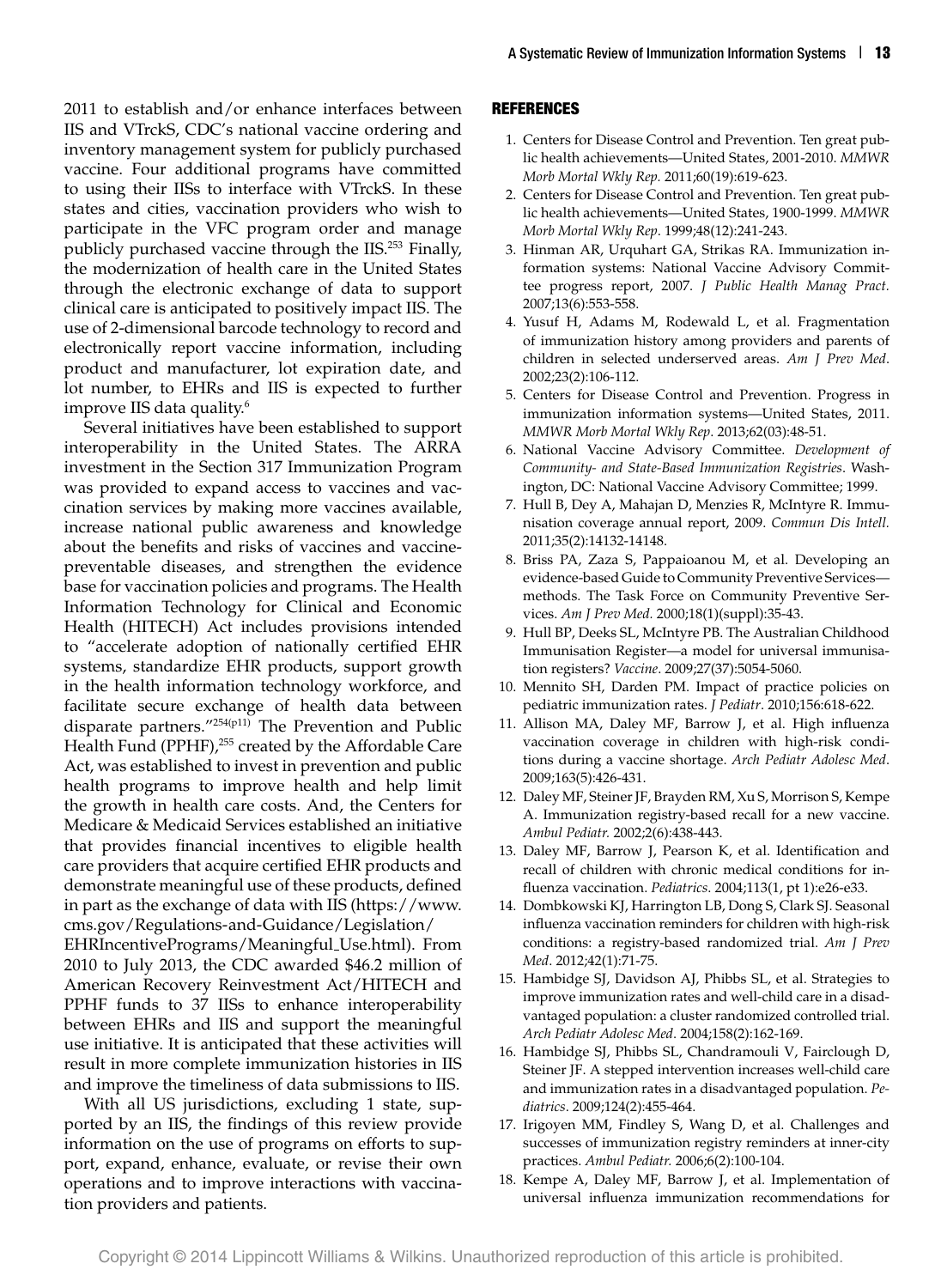healthy young children: results of a randomized, controlled trial with registry-based recall. *Pediatrics*. 2005;115(1):146- 154.

- 19. LeBaron CW, Starnes DM, Rask KJ. The impact of reminderrecall interventions on low vaccination coverage in an innercity population. *Arch Pediatr Adolesc Med.* 2004;158(3):255- 261.
- 20. Melinkovich P, Hammer A, Staudenmaier A, Berg M. Improving pediatric immunization rates in a safety-net delivery system. *Jt Comm J Qual Patient Saf*. 2007;33(4):205-210.
- 21. Papadouka V, Metroka A, Zucker JR. Using an immunization information system to facilitate a vaccine recall in New York City, 2007. *J Public Health Manag Pract*. 2011;17(6):565- 568.
- 22. Saville AW, Albright K, Nowels C, et al. Getting under the hood: exploring issues that affect provider-based recall using an immunization information system. *Acad Pediatr*. 2011;11(1):44-49.
- 23. Suh CA, Saville A, Daley MF, et al. Effectiveness and net cost of reminder/recall for adolescent immunizations. *Pediatrics*. 2012;129(6):e1437-e1445.
- 24. Dombkowski KJ. Centralized immunization recall in a large urban area. Paper presented at: 44th National Immunization Conference; April 19-20, 2010; Atlanta, GA.
- 25. Dombkowski KJ. Effectiveness of population-based immunization recall in a large urban area. Paper presented at: 45th National Immunization Conference; March 28-31, 2011; Washington, DC.
- 26. Fowler L. New avenues for promoting pediatric immunizations: advice for implementing and Autodialer Awareness Campaign. Paper presented at: 43rd National Immunization Conference; March 30-April 2, 2009; Dallas, TX.
- 27. Stockwell MS. Text4Health: effectiveness of immunization registry-linked text message reminders on adolescent immunization coverage. Paper presented at: 44th National Immunization Conference; April 19-20, 2010; Atlanta, GA.
- 28. Stockwell MS. FluText: using text messaging to promote timely flu vaccination in an undeserved child population. Paper presented at: 45th National Immunization Conference; March 28-31, 2011; Washington, DC.
- 29. Beaudrault S. AFIX and managed care in Oregon: applying the AFIX model in a non-traditional setting. Paper presented at: 43rd National Immunization Conference; March 30-April 2, 2009; Dallas, TX.
- 30. Cherry L. Using immunization registry reminder-recall reports to improve CASA audit results. Paper presented at: 39th National Immunization Conference; March 20-24, 2005; Washington, DC.
- 31. Cherry Kreger L. Reminder postcards vs. reminder recall/broadcast telephone 880 technology as a cost saving alternative. Paper presented at: 45th National Immunization Conference; March 28-31, 2011; Washington, DC.
- 32. Cushon J. Improving coverage rates and tackling disparities: a Canadian immunization intervention. Paper presented at: 45th National Immunization Conference; March 28-31, 2011; Washington, DC.
- 33. Dombkowski KJ. Pandemic preparedness: identifying and reaching priority cases using an IIS. Paper presented at: 45th National Immunization Conference; March 28-31, 2011; Washington, DC.
- 34. Dombkowski KJ. Strategies to leverage IIS capabilities to improve outreach to children with chronic conditions. Paper presented at: 45th National Immunization Conference; March 28-31, 2011; Washington, DC.
- 35. Kurilo MB. Using Oregon's IIS to recall children who received subpotent DTaP vaccine. Paper presented at: 40th National Immunization Conference; March 6-9, 2006; Atlanta, GA.
- 36. Muscoplat M. Patient follow-up in high risk areas using IIS. Paper presented at: 45th National Immunization Conference; March 28-31, 2011; Washington, DC.
- 37. Niedner D. Using a state immunization registry to identify parents with invalid vaccinations. Paper presented at: 40th National Immunization Conference; March 6-9, 2006; Atlanta, GA.
- 38. Rasmussen L. Use of the Arizona State IIS (ASIIS) during the Pima County (Tucson, Arizona) measles outbreak. In: *SnapShots*. New York, NY: American Immunization Registry Association; 2008:8.
- 39. Sabnis SS. Improving influenza vaccination rates: the effectiveness of intervention at an inner-city academic practice. Paper presented at: Pediatric Academic Societies annual meeting; April 29-May 2, 2006; San Francisco, CA.
- 40. Zimmerman CM. The epidemiology of measles in New York City (NYC) in 2008 and the use of an immunization information system (IIS) in outbreak control. Paper presented at: 43rd National Immunization Conference; March 30-April 2, 2009; Dallas, TX.
- 41. Ali H, Zwar N, Wild J. Improving childhood immunisation coverage rates—evaluation of a divisional program. *Aust Fam Phys*. 2009;38(10):833-835.
- 42. Jones KL, Hammer AL, Swenson C, et al. Improving adult immunization rates in primary care clinics. *Nurs Econ*. 2008;26(6):404-407.
- 43. Baker J. Idaho's Immunization Reminder Information Systems (IRIS) annual data quality audit. Paper presented at: 45th National Immunization Conference; March 28-31, 2011; Washington, DC.
- 44. Fernandez K. Implementation of immunization assessments using an IIS in NYC. Paper presented at: Vaccine University; May 28-30, 2008; Baltimore, MD.
- 45. Francis-Crick P. Restructuring AFIX and VFC program to improve the quality of site visits. Paper presented at: 45th National Immunization Conference; March 28-31, 2011; Washington, DC.
- 46. Harris RS. Streamlining AFIX and VFC site visit processes using an IIS. Paper presented at: Vaccine University; May 28-30, 2008; Baltimore, MD.
- 47. Irigoyen M. Registry-based simulation of chart audits for immunization practice assessments. Paper presented at: Pediatric Academic Societies annual meeting; May 3-6, 2003; Seattle, WA.
- 48. Johnson AL. Auditing techniques for ensuring quality data in a registry. Paper presented at: Immunization Registry Conference of CDC; October 28-30, 2002; Philadelphia, PA.
- 49. Mickle-Hope MA. Using an IIS to assess immunization coverage: the NYC experience. Paper presented at: 43rd National Immunization Conference; March 30-April 2, 2009; Dallas, TX.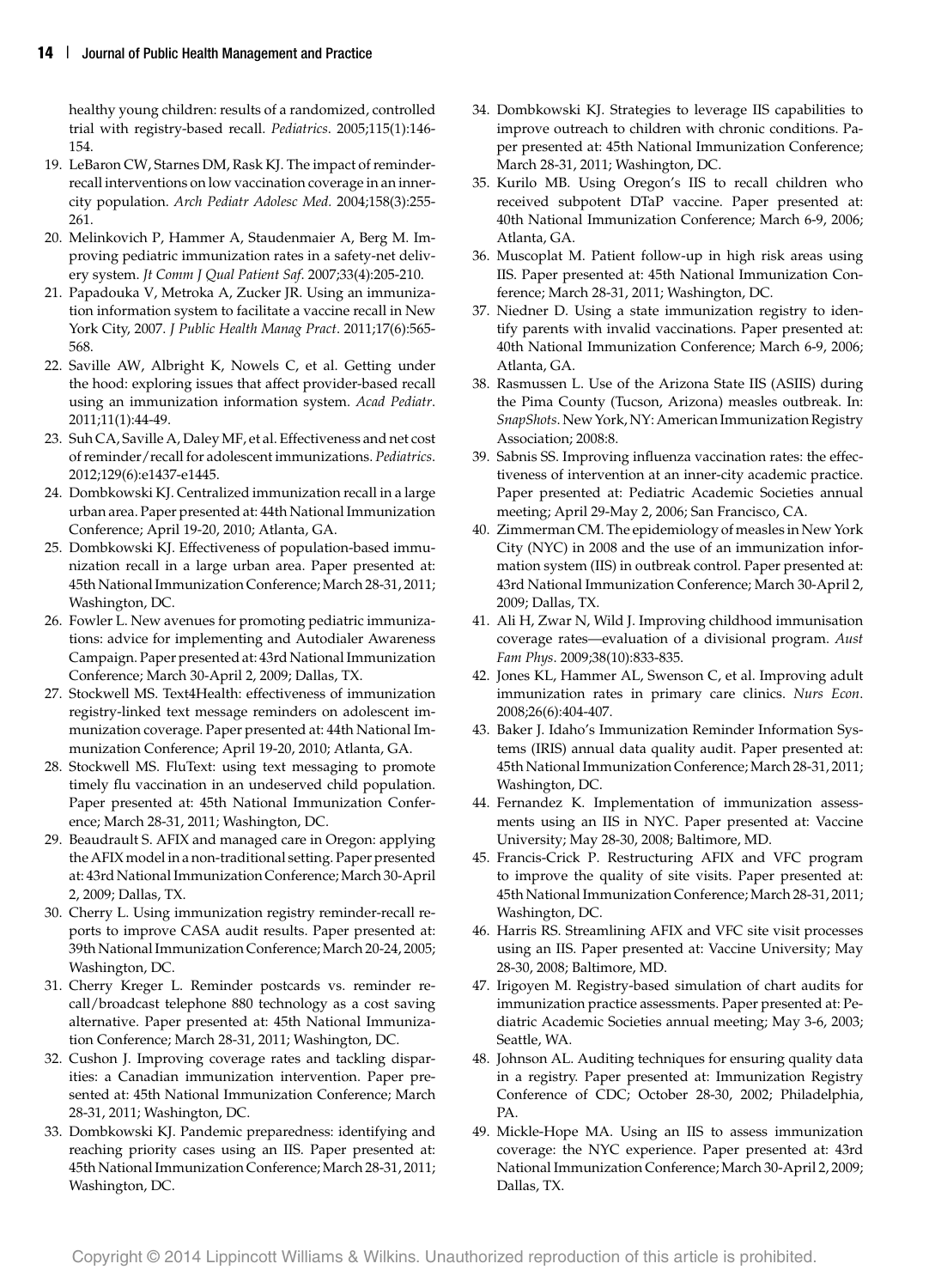- 50. Potter R. An IIS and provider education partnership: results of a pilot study. Paper presented at: 43rd National Immunization Conference; March 30-April 2, 2009; Dallas, TX.
- 51. Rosen D. A quality improvement system to reduce the rate of invalid immunizations. Paper presented at: 42nd National Immunization Conference; March 17-20, 2008; Atlanta, GA.
- 52. Sanchez SJ. Integrating IIS with AFIX to improve feedback and follow-up. Paper presented at: 43rd National Immunization Conference; March 30-April 2, 2009; Dallas, TX.
- 53. Scholz S. *Increasing Childhood Immunization Rates*. Milwaukee, WI: Aurora Health Care; 2000.
- 54. Wolicki J. Using IIS to educate immunization providers on safe and effective vaccine administration. Paper presented at: 43rd National Immunization Conference; March 30-April 2, 2009; Dallas, TX.
- 55. Chamberlain A. Improving communication during a vaccine shortage: lessons learned from the 2008-2009 *Haemophilus influenzae* type B (Hib) shortage. Paper presented at: 44th National Immunization Conference; April 19-20, 2010; Atlanta, GA.
- 56. Chamberlain A. Use of IIS by VFC provider sites in Oregon and Louisiana in planning for and managing the 2009- 2010 influenza vaccination campaign. Paper presented at: 44th National Immunization Conference; April 19-20, 2010; Atlanta, GA.
- 57. Fu LY. Improving immunization rates of underserved children. Paper presented at: Pediatric Academic Societies annual meeting; May 2-5, 2009; Baltimore, MD.
- 58. Balog JL. School nurses and immunization registries: a partnership for success. Paper presented at: 41st National Immunization Conference; March 5-8, 2007; Kansas City, MO.
- 59. Cierzniewski A. Impact of state immunization registry on immunization rates of sixth grade students. Paper presented at: 45th National Immunization Conference; March 28-31, 2011; Washington, DC.
- 60. Flenner M. Utilizing registry functionality and data for statewide school and childcare reporting—first year results. Paper presented at: 41st National Immunization Conference; March 5-8, 2007; Kansas City, MO.
- 61. Joyce CJ. Using registries to improve employee health immunization management. Paper presented at: 40th National Immunization Conference; March 6-9, 2006; Atlanta, GA.
- 62. Korten LZ. Sharing immunization data with health systems. Paper presented at: Immunization Registry Conference of CDC; October 28-30, 2002; Philadelphia, PA.
- 63. Kurilo MB. Oregon's ALERT immunization information system: striving to meet the needs of school law. Paper presented at: 43rd National Immunization Conference; March 30-April 2, 2009; Dallas, TX.
- 64. McCall WW. The easy button: collaborating with statewide immunization information systems to reduce the stress of the "Back to School" Rush. Paper presented at: 43rd National Immunization Conference; March 30-April 2, 2009; Dallas, TX.
- 65. O'Connor AC, Layton CM, Osbeck TJ, Hoyle TM, Rasulnia B. Health plan use of immunization information systems for quality measurement. *Am J Manag Care*. 2010;16(3): 217-224.
- 66. Pierce A. Matching school immunization records to NDIIS data. Paper presented at: 45th National Immunization Conference; March 28-31, 2011; Washington, DC.
- 67. Sans D. Using incentive programs to improve private provider participation in registry programs. Paper presented at: 40th National Immunization Conference; March 6-9, 2006; Atlanta, GA.
- 68. Sayer N. Keeping track of Idaho's TOTS. Paper presented at: 40th National Immunization Conference; March 6-9, 2006; Atlanta, GA.
- 69. Wake L. Comparing school immunization records to provider records. Paper presented at: 41st National Immunization Conference; March 5-8, 2007; Kansas City, MO.
- 70. Wake L. Comparing school immunization exemptions to registry records. Paper presented at: 44th National Immunization Conference; April 19-20, 2010; Atlanta, GA.
- 71. Wester R. Streamlining school immunization compliance reporting through an IIS. Paper presented at: 45th National Immunization Conference; March 28-31, 2011; Washington, DC.
- 72. Bronson-Lowe D. Effects of recommending a minimum interval schedule for DTaP during a statewide pertussis outbreak in Arizona. Paper presented at: 41st National Immunization Conference; March 5-8, 2007; Kansas City, MO.
- 73. Gaudino JA. Do providers listen to local public health? Evaluating the efficacy of accelerated DTaP immunization recommendations during 2003 pertussis outbreaks in Oregon. Paper presented at: 40th National Immunization Conference; March 6-9, 2006; Atlanta, GA.
- 74. Gosney K. Use of a registry to measure the uptake of an accelerated schedule for DTaP immunization in response to state recommendation during the 2005 pertussis outbreak in Arizona. Paper presented at: 40th National Immunization Conference; March 6-9, 2006; Atlanta, GA.
- 75. Centers for Disease Control and Prevention. Pertussis outbreak in an Amish community—Kent County, Delaware, September 2004-February 2005. *MMWR Morb Mortal Wkly Rep*. 2006;55(30):817-821.
- 76. Boom JA, Dragsbaek AC, Nelson CS. The success of an immunization information system in the wake of Hurricane Katrina. *Pediatrics*. 2007;119(6):1213-1217.
- 77. Cherry Kreger L. Just in time marketing and training for H1N1 Allows providers to test drive registry software. Paper presented at: National Immunization Conference; April 19-20, 2010; Atlanta, GA.
- 78. Crielly AS. Improving mass immunizations using a Webbased registry. Paper presented at: 40th National Immunization Conference; March 6-9, 2006; Atlanta, GA.
- 79. Denious A. Impact of registry data during a mass immune globulin vaccination clinic. Paper presented at: 40th National Immunization Conference; March 6-9, 2006; Atlanta, GA.
- 80. Erhart LM. Uptake of Tdap during a statewide outbreak of pertussis, Arizona 2005. Paper presented at: 40th National Immunization Conference; March 6-9, 2006; Atlanta, GA.
- 81. Metroka A. Accounting for H1N1 vaccine using the NYC IIS. Paper presented at: 44th National Immunization Conference; April 19-20, 2010; Atlanta, GA.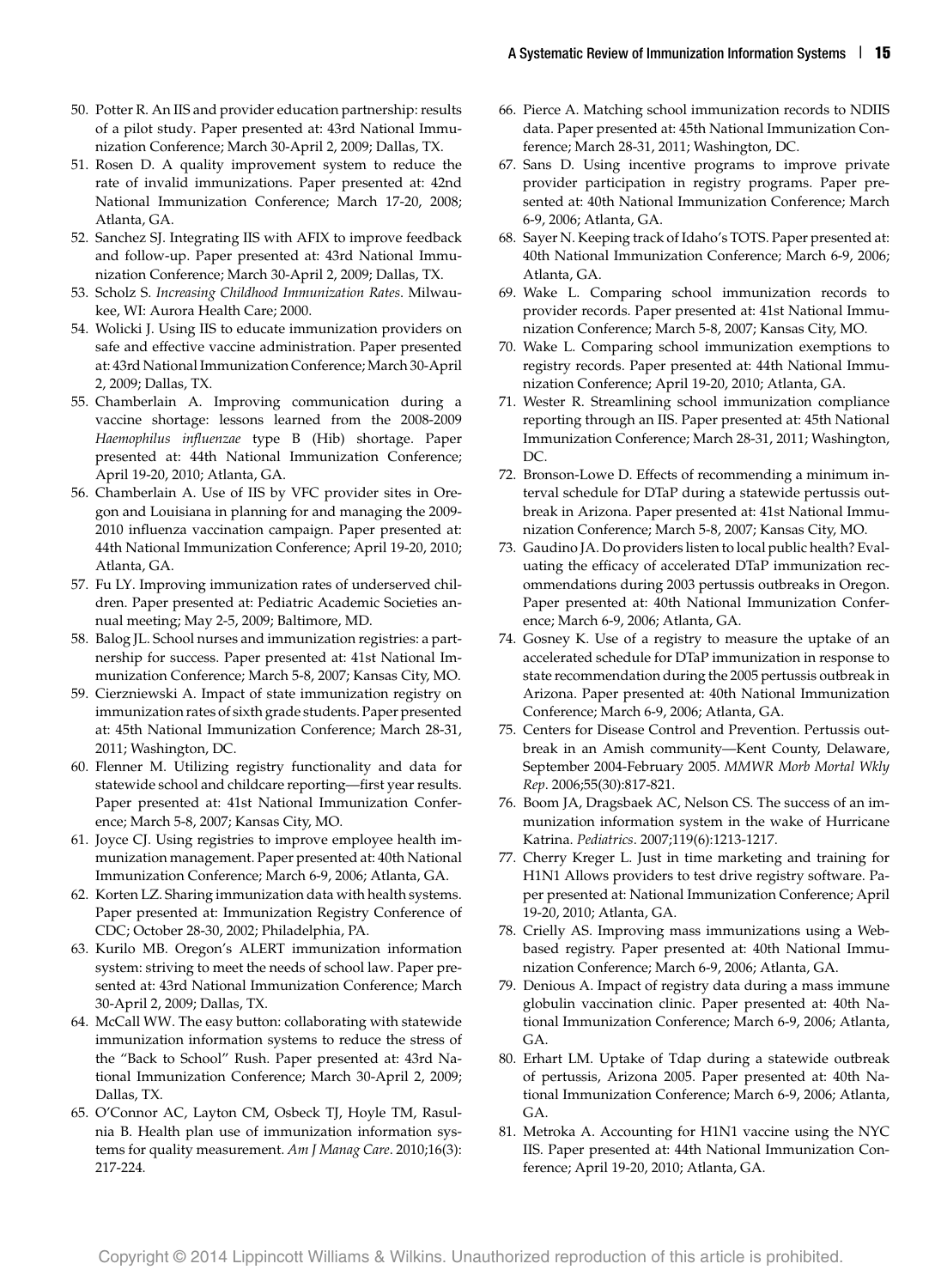- 82. Santilli L. Bringin' them out of the woodworks: H1N1 and NYSIIS participation. Paper presented at: 44th National Immunization Conference; April 19-20, 2010; Atlanta, GA.
- 83. Scott JW. The River Center Shelter Mass Vaccination Clinic. Paper presented at: 40th National Immunization Conference; March 6-9, 2006; Atlanta, GA.
- 84. Tropper J. Monitoring influenza A (H1N1) monovalent vaccine doses administered using CDC's countermeasure and response administration system: lessons learned. Paper presented at: 44th National Immunization Conference; April 19-20, 2010; Atlanta, GA.
- 85. Urquhart GA, Williams W, Tobias J, Welch FJ. Immunization information systems use during a public health emergency in the United States. *J Public Health Manag Pract.* 2007;13(5):481-485.
- 86. Zucker JR. H1N1 influenza vaccine distribution and reporting in NYC. Paper presented at: 45th National Immunization Conference; March 28-31, 2011; Washington, DC.
- 87. Bardi J. Vaccine ordering and accountability system: integration with the CHILD Profile Immunization Registry (CPIR). Paper presented at: 40th National Immunization Conference; March 6-9, 2006; Atlanta, GA.
- 88. Fath J. Interfacing external information systems with VTrckS—lesson learned from the 2010 pilot test. Paper presented at: 45th National Immunization Conference; March 28-31, 2011; Washington, DC.
- 89. Halsell C. Implementation of online vaccine ordering in Washington State. Paper presented at: 43rd National Immunization Conference; March 30-April 2, 2009; Dallas, TX.
- 90. Hansen MA. Preparing for VTrckS: implementing an online ordering and management tool in an IIS. Paper presented at: 45th National Immunization Conference; March 28-31, 2011; Washington, DC.
- 91. Hicks-Thompson J. Washington VTrckS ExIS integration: partnership and implementation. Paper presented at: 45th National Immunization Conference; March 28-31, 2011; Washington, DC.
- 92. LeBeau T. VFC vaccine accountability through a statewide registry: South Dakota's experience. Paper presented at: 41st National Immunization Conference; March 5-8, 2007; Kansas City, MO.
- 93. Maerz TR. Streamlining vaccine ordering and improving VFC accountability—the role of registries. Paper presented at: 39th National Immunization Conference; March 20-24, 2005; Washington, DC.
- 94. Metroka AE, Hansen MA, Papadouka V, Zucker JR. Using an immunization information system to improve accountability for vaccines distributed through the Vaccines for Children program in New York City, 2005-2008. *J Public Health Manag Pract*. 2009;15(5):E13-E21.
- 95. Philbrick T. Accountability thorough technology: making every dose count. Paper presented at: 43rd National Immunization Conference; March 30-April 2, 2009; Dallas, TX.
- 96. Reader-Jolley D. Statewide rollout of online vaccine ordering: lessons learned and best practices. Paper presented at: 45th National Immunization Conference; March 28-31, 2011; Washington, DC.
- 97. Sander M. Lessons learned: billing insurance at local public health units in North Dakota. Paper presented at: 45th

National Immunization Conference; March 28-31, 2011; Washington, DC.

- 98. Swanson R. Michigan's experience implementing VTrckS using EXIS. Paper presented at: 45th National Immunization Conference; March 28-31, 2011; Washington, DC.
- 99. Tichy K. An integrated approach to a statewide IIS. Paper presented at: 42nd National Immunization Conference; March 17-20, 2008; Atlanta, GA.
- 100. Allison MA, Daley MF, Crane LA, et al. Influenza vaccine effectiveness in healthy 6- to 21-month-old children during the 2003-2004 season. *J Pediatr.* 2006;149(6):755-762.
- 101. Boom JA, Tate JE, Sahni LC, et al. Effectiveness of pentavalent rotavirus vaccine in a large urban population in the United States. *Pediatrics*. 2010;125(2):e199-e207.
- 102. Cortese MM, Leblanc J, White KE, et al. Leveraging state immunization information systems to measure the effectiveness of rotavirus vaccine. *Pediatrics*. 2011;128(6):e1474 e1481.
- 103. Gold M, Dugdale S, Woodman RJ, McCaul KA. Use of the Australian Childhood Immunisation Register for vaccine safety data linkage. *Vaccine*. 2010;28(26):4308-4311.
- 104. Guh AY, Hadler JL. Use of the state immunization information system to assess rotavirus vaccine effectiveness in Connecticut, 2006-2008. *Vaccine*. 2011;29(37):6155-6158.
- 105. Hadler J. Effectiveness of one dose of 2009 monovalent H1N1 vaccine at preventing hospitalization with pandemic H1N1 influenza in children 7 months to 9 years of age, New York City. Paper presented at: 45th National Immunization Conference; March 28-31, 2011; Washington, DC.
- 106. Mahon BE, Shea KM, Dougherty NN, Loughlin AM. Implications for registry-based vaccine effectiveness studies from an evaluation of an immunization registry: a cross-sectional study. *BMC Public Health*. 2008;8:160.
- 107. Markey P, Krause V, Boslego JW, Coplan PM, Dargan JM, Kaplan KM. The effectiveness of *Haemophilus influenzae* type B conjugate vaccines in a high risk population measured using immunization register data. *Epidemiol Infect.* 2001;126(1):31-36.
- 108. Muhammad RD. Using IIS to evaluate effectiveness of pneumococcal conjugate vaccine among children. Paper presented at: 59th EIS Conference; April 19-23, 2010; Atlanta, GA.
- 109. O'Hallahan J, McNicholas A, Galloway Y, O'Leary E, Roseveare C. Delivering a safe and effective strain-specific vaccine to control an epidemic of group B meningococcal disease. *N Z Med J*. 2009;122(1291):48-59.
- 110. Placzek H, Madoff LC. The use of immunization registrybased data in vaccine effectiveness studies. *Vaccine*. 2011;29(3):399-411.
- 111. Ryan MA, Smith TC, Sevick CJ, et al. Birth defects among infants born to women who received anthrax vaccine in pregnancy. *Am J Epidemiol.* 2008;168(4):434-442.
- 112. Sahni LC, Boom JA, Patel MM, et al. Use of an immunization information system to assess the effectiveness of pentavalent rotavirus vaccine in US children. *Vaccine*. 2010;28(38):6314-6317.
- 113. Salmon DA, Akhtar A, Mergler MJ, et al. Immunizationsafety monitoring systems for the 2009 H1N1 monovalent influenza vaccination program. *Pediatrics*. 2011; 127(suppl 1):S78-S86.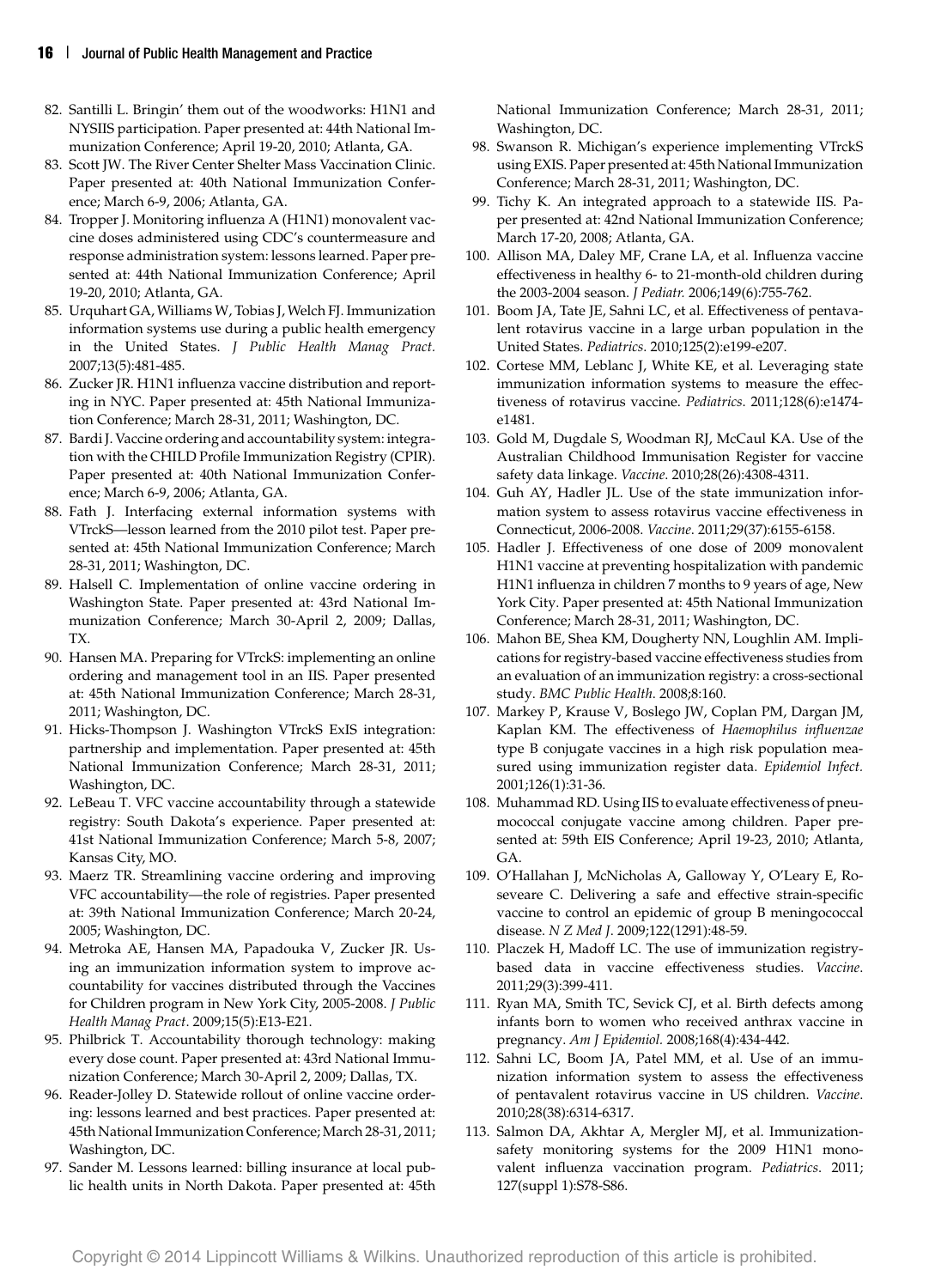- 114. Schauer SL. *Evaluation of the Impact of Rotavirus Vaccine on Acute Care Visits, Hospitalizations and Laboratory Testing in Wisconsin, 2002-2008*. Washington, DC: APHA; 2009.
- 115. Tatley MV, Kunac DL, McNicholas A, et al. The Intensive Vaccines Monitoring Programme (IVMP): an electronic system to monitor vaccine safety in New Zealand. *Vaccine*. 2008;26(22):2746-2752.
- 116. Zucker JR. Use of an IIS to facilitate timely recall of potentially contaminated vaccine. Paper presented at: 43rd National Immunization Conference; March 30-April 2, 2009; Dallas, TX.
- 117. Phibbs SL, Hambidge SJ, Steiner JF, Davidson AJ. The impact of inactive infants on clinic-based immunization rates. *Ambul Pediatr*. 2006;6(3):173-177.
- 118. Adamkiewicz TV, Silk BJ, Howgate J, et al. Effectiveness of the 7-valent pneumococcal conjugate vaccine in children with sickle cell disease in the first decade of life. *Pediatrics*. 2008;121(3):562-569.
- 119. Allison MA, Crane LA, Beaty BL, Davidson AJ, Melinkovich P, Kempe A. School-based health centers: improving access and quality of care for low-income adolescents. *Pediatrics*. 2007;120(4):e887-e894.
- 120. Allred NJ, Stevenson JM, Kolasa M, et al. Using registry data to evaluate the 2004 pneumococcal conjugate vaccine shortage. *Am J Prev Med.* 2006;30(4):347-350.
- 121. Bond L, Davie G, Carlin JB, Lester R, Nolan T. Increases in vaccination coverage for children in child care, 1997 to 2000: an evaluation of the impact of government incentives and initiatives. *Aust N Z J Public Health*. 2002;26(1):58-64.
- 122. Botham SJ, Poulos RG, McFarland KJ, Ferson MJ. Getting it right—the Australian Childhood Immunisation Register and immunisation rates in south-eastern Sydney. *Aust N Z J Public Health*. 2004;28(1):68-71.
- 123. Boulton ML, Grossman AM, Potter R, Vranesich PA, Clayton J. Assessing the relationship between seasonal and H1N1 influenza vaccination status in Michigan children, 2009-2010. *Public Health Rep.* 2011;126(suppl 2):70-77.
- 124. Bronson-Lowe D, Anderson SM. Effects of a minimum interval immunization schedule for diphtheria and tetanus toxoids and acellular pertussis vaccination during a pertussis outbreak. *Arch Pediatr Adolesc Med*. 2009;163(5): 417-421.
- 125. Callahan JM, Reed D, Meguid V, Wojcik S, Reed K. Utility of an immunization registry in a pediatric emergency department. *Pediatr Emerg Care*. 2004;20(5):297-301.
- 126. Cugley K, Crawford N, Royle J, Elia S, Massie J. Immunisation rates of children with cystic fibrosis using the Australian Childhood Immunisation Register. *J Paediatr Child Health*. 2010;46(12):768-771.
- 127. Daskalaki I, Spain CV, Long SS, Watson B. Implementation of rotavirus immunization in Philadelphia, Pennsylvania: high levels of vaccine ineligibility and off-label use. *Pediatrics*. 2008;122(1):e33-e38.
- 128. Enger KS, Stokley S. Meningococcal conjugate vaccine uptake, measured by Michigan's immunization registry. *J Adolesc Health*. 2007;40(5):398-404.
- 129. Ernst KC, Pogreba-Brown K, Rasmussen L, Erhart LM. The effect of policy changes on hepatitis a vaccine uptake in Arizona children, 1995-2008. *Public Health Rep*. 2011; 126(suppl 2):87-96.
- 130. Feemster KA, Spain CV, Eberhart M, Pati S, Watson B. Identifying infants at increased risk for late initiation of immunizations: maternal and provider characteristics. *Public Health Rep*. 2009;124(1):42-53.
- 131. Findley SE, Irigoyen M, Sanchez M, et al. Effectiveness of a community coalition for improving child vaccination rates in New York City. *Am J Public Health*. 2008;98(11):1959-1962.
- 132. Giraudon I, Permalloo N, Nixon G, et al. Factors associated with incomplete vaccination of babies at risk of perinatal hepatitis B transmission: a London study in 2006. *Vaccine*. 2009;27(14):2016-2022.
- 133. Goldstein ND. A brief review of vaccination coverage in immunization registries. *Online J Public Health Inform*. 2011;3(1):1-7.
- 134. Hanna JN, Bullen RC, Ziegler CL, Akee T, Dostie BG, Lort-Phillips K. An assessment of the implementation of the pneumococcal conjugate vaccination program for Aboriginal and Torres Strait infants in north Queensland. *Commun Dis Intell Q Rep*. 2003;27(2):262-266.
- 135. Hanna JN, Bullen RC, Andrews DE. The acceptance of three simultaneous vaccine injections recommended at 12 months of age. *Commun Dis Intell Q Rep*. 2004;28(4):493-496.
- 136. Hanna JN, Hills SL, Humphreys JL. Impact of hepatitis a vaccination of Indigenous children on notifications of hepatitis a in north Queensland. *Med J Aust.* 2004;181(9):482-485.
- 137. Hanna JN, Morgan AK, McCulloch BG. Uptake of influenza vaccine among Aboriginal and Torres Strait Island adults in north Queensland, 2003. *Commun Dis Intell.* 2004;28(1): 80-82.
- 138. Happe LE, Lunacsek OE, Marshall GS, Lewis T, Spencer S. Combination vaccine use and vaccination quality in a managed care population. *Am J Manag Care*. 2007;13(9):506- 512.
- 139. Hull BP, McIntyre PB. A re-evaluation of immunisation coverage estimates from the Australian Childhood Immunisation Register. *Commun Dis Intell.* 2000;24(6):161-164.
- 140. Hull BP, McIntyre PB. Immunisation coverage reporting through the Australian Childhood Immunisation Register—an evaluation of the third-dose assumption. *Aust N Z J Public Health*. 2000;24(1):17-21.
- 141. Hull BP, McIntyre PB, Sayer GP. Factors associated with low uptake of measles and pertussis vaccines—an ecologic study based on the Australian Childhood Immunisation Register. *Aust N Z J Public Health*. 2001;25(5):405-410.
- 142. Hull B, McIntyre P. Mapping immunisation coverage and conscientious objectors to immunisation in NSW. *N S W Public Health Bull.* 2003;14(1-2):8-12.
- 143. Hull BP, Lawrence GL, MacIntyre CR, McIntyre PB. Immunisation coverage in Australia corrected for under-reporting to the Australian Childhood Immunisation Register. *Aust N Z J Public Health.* 2003;27(5):533-538.
- 144. Hull BP, McIntyre PB. What do we know about 7vPCV coverage in Aboriginal and Torres Strait Islander children? *Commun Dis Intell.* 2004;28(2):238-243.
- 145. Hull BP, McIntyre PB. Timeliness of childhood immunisation in Australia. *Vaccine*. 2006;24(20):4403-4408.
- 146. Lawrence GL, MacIntyre CR, Hull BP, McIntyre PB. Measles vaccination coverage among five-year-old children: implications for disease elimination in Australia. *Aust N Z J Public Health*. 2003;27(4):413-418.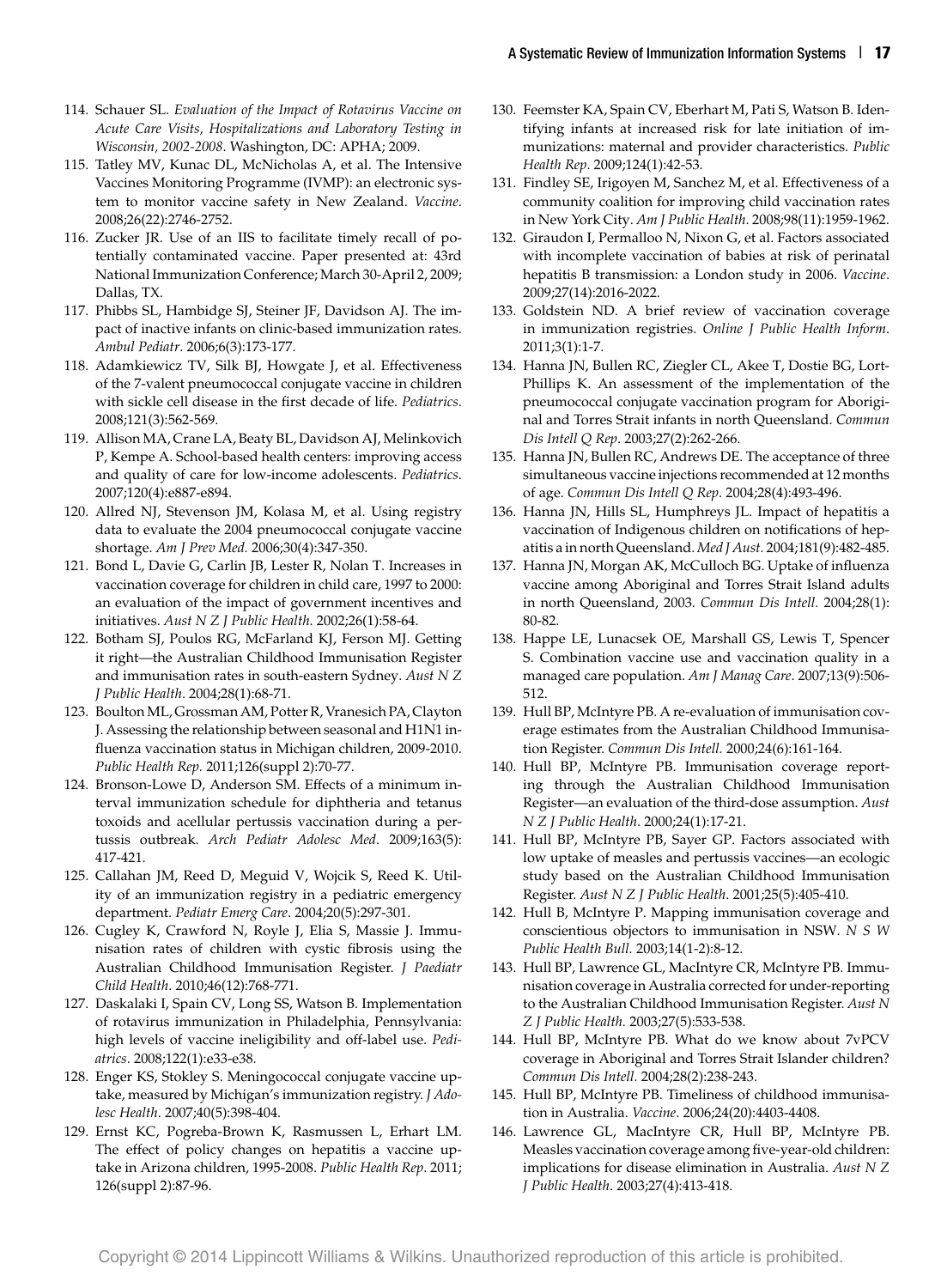- 147. Lawrence GL, Hull BP, MacIntyre CR, McIntyre PB. Reasons for incomplete immunisation among Australian children. A national survey of parents. *Aust Fam Phys.* 2004;33(7):568- 571.
- 148. Lawrence GL, MacIntyre CR, Hull BP, McIntyre PB. Effectiveness of the linkage of child care and maternity payments to childhood immunisation. *Vaccine*. 2004;22(17/18):2345- 2350.
- 149. Lister S, McIntyre PB, Burgess MA, O'Brien ED. Immunisation coverage in Australian children: a systematic review 1990-1998. *Commun Dis Intell*. 1999;23(6):145-170.
- 150. LoMurray K, Sander M. Using the North Dakota Immunization Information System to determine adolescent vaccination rates and uptake. *Public Health Rep.* 2011;126(suppl 2):78-86.
- 151. McIntyre PB, Heath TC, O'Brien ED, Hull BP. National immunisation coverage—interpreting the first three quarterly reports from the ACIR. *Commun Dis Intell.* 1998;22(6):111- 112.
- 152. Ma KK, Schaffner W, Colmenares C, Howser J, Jones J, Poehling KA. Influenza vaccinations of young children increased with media coverage in 2003. *Pediatrics*. 2006;117(2):e157-e163.
- 153. Malcolm RL, Ludwick L, Brookes DL, Hanna JN. The investigation of a 'cluster' of hepatitis B in teenagers from an indigenous community in North Queensland. *Aust N Z J Public Health*. 2000;24(4):353-355.
- 154. Centers for Disease Control and Prevention. Influenza vaccination coverage among children aged 6-59 months—six immunization information system Sentinel Sites, United States, 2006-07 influenza season. *MMWR Morb Mortal Wkly Rep.* 2007;56(37):963-965.
- 155. Centers for Disease Control and Prevention. Influenza vaccination coverage among children aged 6-59 months—eight immunization information system Sentinel Sites, United States, 2007-08 influenza season. *MMWR Morb Mortal Wkly Rep.* 2008;57(38):1043-1046.
- 156. Centers for Disease Control and Prevention. Influenza vaccination coverage among children aged 6 months-18 years—eight immunization information system Sentinel Sites, United States, 2008-09 influenza season. *MMWR Morb Mortal Wkly Rep.* 2009;58(38):1059- 1062.
- 157. Centers for Disease Control and Prevention. Seasonal influenza vaccination coverage among children aged 6 months-18 years—eight immunization information system Sentinel Sites, United States, 2009-10 influenza season. *MMWR Morb Mortal Wkly Rep.* 2010;59(39): 1266-1269.
- 158. Cullen K. Simultaneous administration among females of HPV4 vaccine and other vaccines recommended for adolescents—IIS Sentinel Sites, United States, 2008-2009. Paper presented at: 44th National Immunization Conference; April 19-20, 2010; Atlanta, GA.
- 159. Centers for Disease Control and Prevention. Rotavirus vaccination coverage among infants aged 5 months immunization information system Sentinel Sites, United States, June 2006-June 2009. *MMWR Morb Mortal Wkly Rep*. 2010;59(17):521-524.
- 160. Olson JJ, Mannenbach MS, Moore BR, Smith VD, Rosekrans JA, Jacobson RM. A reexamination of the feasibility of the administration of routine childhood vaccines in emergency departments in the era of electronic vaccine registries. *Pediatr Emerg Care*. 2005;21(9):565-567.
- 161. Ortega AN, Stewart DC, Dowshen SA, Katz SH. The impact of a pediatric medical home on immunization coverage.*Clin Pediatr (Phila)*. 2000;39(2):89-96.
- 162. Robison SG, Kurosky SK, Young CM, Gallia CA, Arbor SA. Immunization milestones: a more comprehensive picture of age-appropriate vaccination. *J Biomed Biotechnol.* 2010;2010:916525.
- 163. Schauer SL, Maerz TR, Hurie MB, Gabor GW, Flynn JM, Davis JP. The use of an immunization information system to establish baseline childhood immunization rates and measure contract objectives. *J Public Health Manag Pract.* 2009;15(5):E6-E12.
- 164. Stockwell MS, Brown J, Chen S, Vaughan RD, Irigoyen M. Is underimmunization associated with child maltreatment? *Ambul Pediatr.* 2008;8(3):210-213.
- 165. Torvaldsen S, Hull BP, McIntyre PB. Using the Australian Childhood Immunisation Register to track the transition from whole-cell to acellular pertussis vaccines. *Commun Dis Intell.* 2002;26(4):581-583.
- 166. Vlack S, Foster R, Menzies R, Williams G, Shannon C, Riley I. Immunisation coverage of Queensland indigenous twoyear-old children by cluster sampling and by register. *Aust N Z J Public Health*. 2007;31(1):67-72.
- 167. White KE, Anderson J, Stanley M, Ehresmann K. Evaluating hepatitis B universal birth dose vaccination at Minnesota birthing hospitals by utilizing immunization information systems, birth certificates, and chart reviews, 2007-2008. *J Public Health Manag Pract*. 2009;15(6):464-470.
- 168. White KE, Pabst LJ, Cullen KA. Up-to-date *Haemophilus influenzae* type b vaccination coverage during a vaccine shortage. *Pediatrics*. 2011;127(3):e707-12.
- 169. Yawn BP, Schroeder C, Wollan P, Rocca L, Zimmerman R, Bardenheier B. Immediate and longer term impact of the varicella shortage on children 18 and 24 months of age in a community population. *BMC Fam Pract.* 2006;7:51.
- 170. Bailowitz A. Pediatric influenza immunization in Baltimore City, 1999-2004. Paper presented at: 40th National Immunization Conference; March 6-9, 2006; Atlanta, GA.
- 171. Bartlett DL. Uptake of human papillomavirus vaccine by age group—IIS Sentinel Sites, August 2006-2007. Paper presented at: Pediatric Academic Societies annual meeting; May 3-6, 2008; Honolulu, HI.
- 172. Bartlett DL. Assessing the number of vaccines received per visit and frequency of vaccination visits among fully vaccinated and partially vaccinated children 16-19 months of age, IIS Sentinel Sites 2004-8. Paper presented at: 43rd National Immunization Conference; March 30-April 2, 2009; Dallas, TX.
- 173. Health Protection Agency. October to December 2008: quarterly vaccination coverage statistics for children aged up to five years in the United Kingdom [COVER programme]. *Health Protection Rep*. March 27, 2009;6(12).
- 174. Cullen K. Newborn hepatitis B vaccination coverage among children aged 3, 5, and 19-35 months—IIS Sentinel Sites,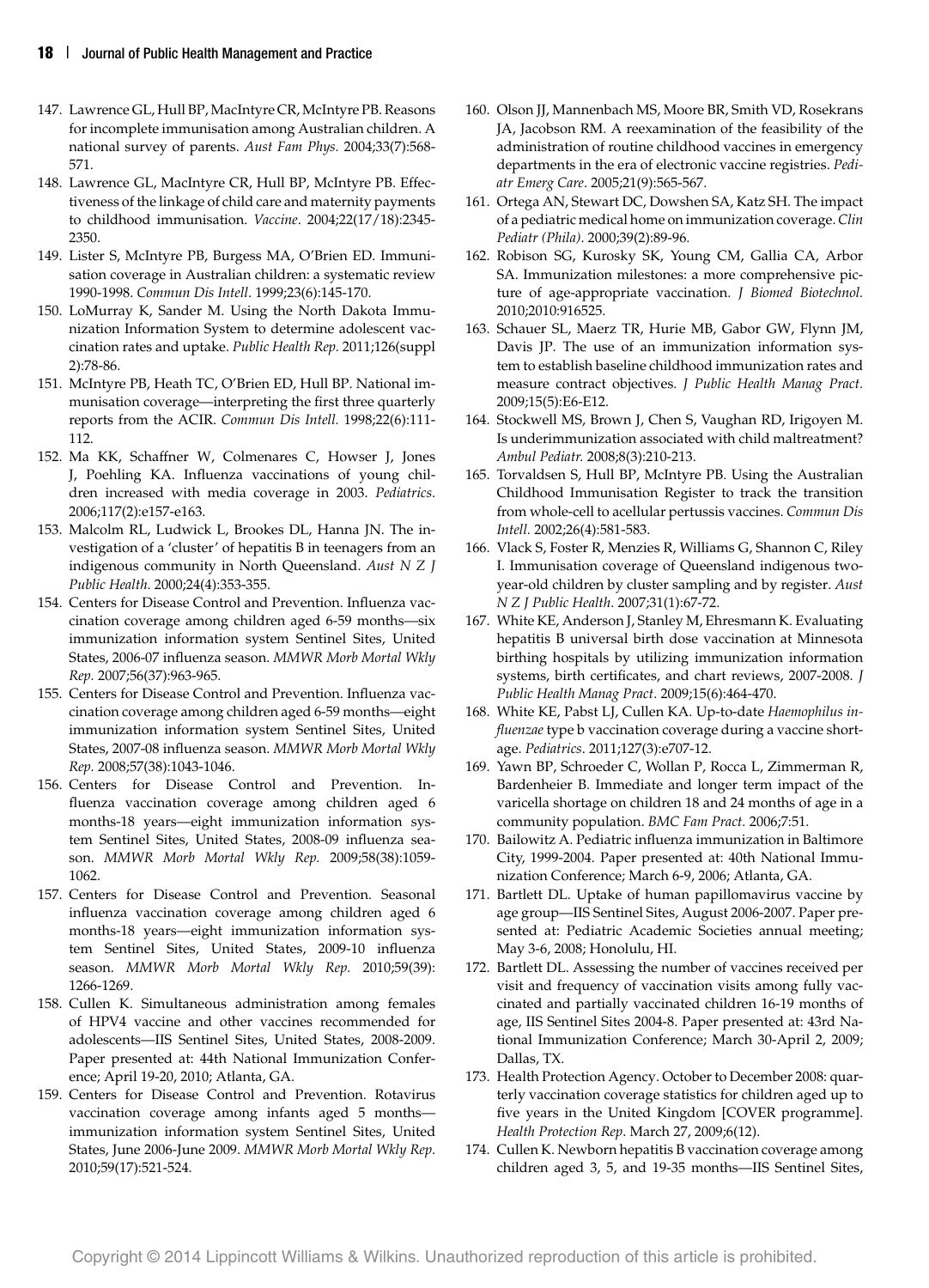United States 2008-9. Paper presented at: 44th National Immunization Conference; April 19-20, 2010; Atlanta, GA.

- 175. Cullen K. Factors associated with reporting a child's vaccination history to an IIS, National Immunization Survey 2006-2008. Paper presented at: 45th National Immunization Conference; March 28-31, 2011; Washington, DC.
- 176. Daskalaki I. Implementation of the 2-dose varicella vaccination regimen among children aged 4-6 years in Philadelphia: a good start but a long way to go. Paper presented at: Pediatric Academic Society annual meeting; May 2-5, 2009; Baltimore, MD.
- 177. Eberhart M. Impact of outreach activities on childhood immunization coverage in Philadelphia. Paper presented at: 40th National Immunization Conference; March 6-9, 2006; Atlanta, GA.
- 178. Enger KS. Replacement of Td with Tdap in Michigan in 2006, measured using the MCIR. Paper presented at: 41st National Immunization Conference; March 5-8, 2007; Kansas City, MO.
- 179. Enger KS. Immunization exemptions in Michigan, 2005- 2006 and 2006-2007 school years. Paper presented at: 42nd National Immunization Conference; March 17-20, 2008; Atlanta, GA.
- 180. Federico S. Overcoming immunization disparities: a retrospective analysis of school-based health center immunization delivery. Paper presented at: Pediatric Academic Society annual meeting; May 2-5, 2009; Baltimore, MD.
- 181. Findley S. Use of an immunization registry to enhance outreach and tracking by community organizations. Immunization Registry Conference of CDC; October 28-30, 2002; Philadelphia, PA.
- 182. Gaudino JA. Monitoring new adolescent immunization uptake using IIS: early trends from Oregon's CDC Sentinel IIS surveillance population. Paper presented at: 42nd National Immunization Conference; March 17-20, 2008; Atlanta, GA.
- 183. Gosney K. Comparison of immunization completion rates between American Indian/Alaska Native (AI/AN) and non-AI/AN children in the Arizona Sentinel Site study region. Paper presented at: 42nd National Immunization Conference; March 17-20, 2008; Atlanta, GA.
- 184. Groom H. Adolescent vaccination uptake among students participating in Tdap-only clinics in Deschutes County, Oregon. Paper presented at: 45th National Immunization Conference; March 28-31, 2011; Washington, DC.
- 185. Gubernick RS. Continuing to achieve, sustain, and spread improvements in immunization delivery. Paper presented at: 41st National Immunization Conference;March 5-8, 2007; Kansas City, MO.
- 186. Hamstra S. Comparing vaccine providers: effect on 43133 immunization rates for AI/AN children in Arizona. Paper presented at: 41st National Immunization Conference; March 5-8, 2007; Kansas City, MO.
- 187. Hanna M. Evaluation of the delivery of immunizations to children under supervision of the Department of Children and Family Services in Southern Los Angeles County. Paper presented at: Pediatric Academic Societies annual meeting; May 2-5, 2009; Baltimore, MD.
- 188. Hopfensperger DJ. Using IIS and performance based contracts to improve childhood immunization rates. Paper pre-

sented at: 42nd National Immunization Conference; March 17-20, 2008; Atlanta, GA.

- 189. Kelly J. Assessing variability among IIS vaccine forecasting algorithms. Paper presented at: 44th National Immunization Conference; April 19-20, 2010; Atlanta, GA.
- 190. Kolasa M. Provider chart audits and outreach to parents: impact in improving childhood immunization coverage and immunization information system completeness. Paper presented at: 43rd National Immunization Conference; March 30-April 2, 2009; Dallas, TX.
- 191. Kurilo MB. Measuring adolescent data capture in Oregon's IIS Sentinel region. Paper presented at: 45th National Immunization Conference; March 28-31, 2011; Washington, DC.
- 192. LeBeau T. Utilizing a statewide immunization information system and GIS mapping software to determine pockets of need. Paper presented at: Vaccine University; May 28-30, 2008; Baltimore, MD.
- 193. Ledezma E. Characteristics of populations delaying scheduled immunizations within Bexar County, Texas. Paper presented at: 39th National Immunization Conference; March 20-24, 2005; Washington, DC.
- 194. LoMurray K. Assessing vaccination coverage of American Indian children using the North Dakota immunization information system. Paper presented at: 45th National Immunization Conference; March 28-31, 2011; Washington, DC.
- 195. Mosquera MC. Evaluating immunization coverage in NYC by geographic area. Paper presented at: 44th National Immunization Conference; April 19-20, 2010; Atlanta, GA.
- 196. Nguyen M. Mapping immunization rates. Paper presented at: Pediatric Academic Societies annual meeting; May 3-6, 2008; Honolulu, HI.
- 197. Pabst L. Achieving full vaccination coverage with influenza vaccine among children 6-59 months—IIS Sentinel Sites, 2007-8 influenza season. Paper presented at: 44th National Immunization Conference; April 19-20, 2010; Atlanta, GA.
- 198. Papadouka V. Impact of childhood hepatitis A vaccination. Paper presented at: 41st National Immunization Conference; March 5-8, 2007; Kansas City, MO.
- 199. Pati S. Does maternal health literacy predict immunization status? Paper presented at: Pediatric Academic Societies annual meeting; May 3-6, 2008; Honolulu, HI.
- 200. Pitman JP. Linking immunization registries and geographic information systems (GIS) to detect areas of low immunization coverage (PON). Paper presented at: 40th National Immunization Conference; March 6-9, 2006; Atlanta, GA.
- 201. Powers ME. Immunization rates among children of adolescent mothers. Paper presented at: Pediatric Academic Societies annual meeting; May 5-8, 2007; Toronto, Canada.
- 202. Rasmussen L. Using Arizona's IIS to collect hepatitis A/B immunizations given to vulnerable populations. Paper presented at: 45th National Immunization Conference; March 28-31, 2011; Washington, DC.
- 203. Rasulnia B. Using IIS data to assess clinical and operational processes for improving immunization coverage among 19- 35 month olds. Paper presented at: Pediatric Academic Societies annual meeting; May 3-6, 2008; Honolulu, HI.
- 204. Robison SG. A practical method of estimating county and local immunization rates from the Oregon ALERT registry.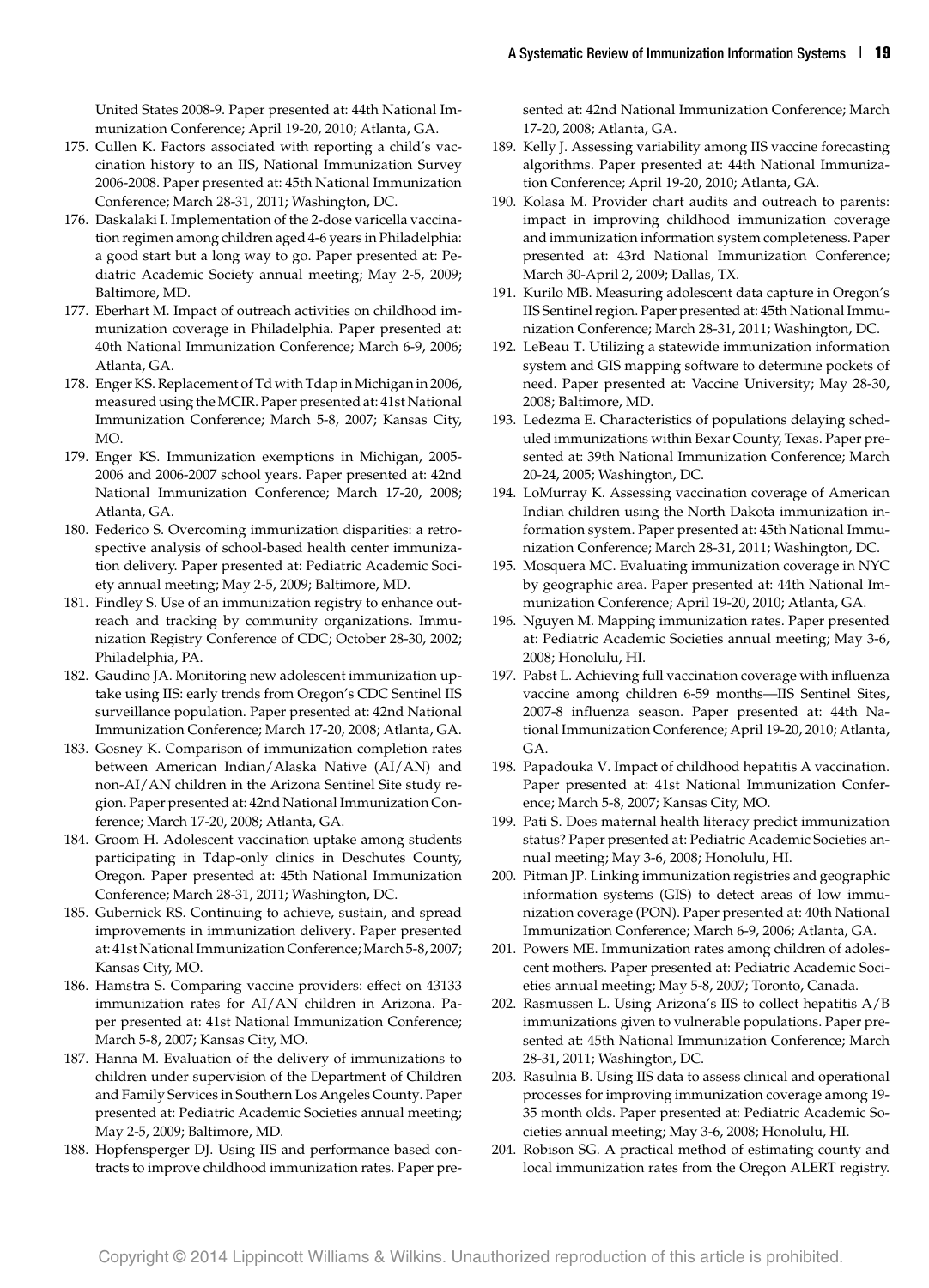Paper presented at: 40th National Immunization Conference; March 6-9, 2006; Atlanta, GA.

- 205. Robison SG. Enhancing state and local immunization surveillance by partnering with payors: an example from Oregon and the Oregon health plan. Paper presented at: 44th National Immunization Conference April 19-20; 2010; Atlanta, GA.
- 206. Sandler M. An effective early childhood immunization program: one community's fifteen year experience. Paper presented at: 42nd National Immunization Conference; March 17-20, 2008; Atlanta. GA.
- 207. Sathya B. Vaccination coverage of children in the city of Philadelphia shelter system. Paper presented at: 44th National Immunization Conference; April 19-20, 2010; Atlanta, GA.
- 208. Sawyer M. What's going on out there? Measuring the use of alternative immunization schedules. Paper presented at: 44th National Immunization Conference; April 19-20, 2010; Atlanta, GA.
- 209. Siegler PA. Increasing adult pneumococcal immunization rates through innovative software applications and collaborative efforts. Paper presented at: 40th National Immunization Conference; March 6-9, 2006; Atlanta, GA.
- 210. Skiles MP. Improving immunization rates among WIC clients: how an immunization registry helped. Paper presented at: 42nd National Immunization Conference; March 17-20, 2008; Atlanta, GA.
- 211. Slater S. Timely immunization in Texas and barriers parents face. Paper presented at: 43rd National Immunization Conference; March 30-April 2, 2009; Dallas, TX.
- 212. Stockwell MS. How parents' experiences at immunization visits affects child immunization status. Paper presented at: Pediatric Academic Societies annual meeting; May 2-5, 2009; Baltimore, MD.
- 213. Thomas C. Evaluating and decreasing disparities using an IIS in a Sentinel Site school-age population. Paper presented at: 41st National Immunization Conference; March 5-8, 2007; Kansas City, MO.
- 214. Wells WH. Utilizing links to improve immunization status of children admitted to the children's hospital of LSUHSC-Shreveport. Paper presented at: Pediatric Academic Societies annual meeting; May 3-6, 2008; Honolulu, HI.
- 215. Young CM. Immunization rates among Oregon Medicaid and WIC participants. Paper presented at: 43rd National Immunization Conference; March 30-April 2, 2009; Dallas, TX.
- 216. Zimmerman L. Assessing extraimmunization among children using IIS. Paper presented at: 41st National Immunization Conference; March 5-8, 2007; Kansas City, MO.
- 217. Cordon A, Costello B, Sheon A. Watching the weight of the community: use an IIS for BMI tracking and intervention. Paper presented at: 44th National Immunization Conference; April 19-20, 2010; Atlanta, GA.
- 218. Fairbrother G, Simpson LA. It is time! Accelerating the use of child health information systems to improve child health. *Pediatrics*. 2009;123(suppl 2):S61-S63.
- 219. Hinman AR, Atkinson D, Diehn TN, et al. Principles and core functions of integrated child health informa-

tion systems. *J Public Health Manag Pract.* 2004;(suppl):S52- S56.

- 220. Hoyle T, Swanson R. Assessing what child health information systems should be integrated: the Michigan experience. *J Public Health Manag Pract.* 2004;(suppl): S66-S71.
- 221. Hoyle T. What information should be integrated with the childhood immunization registry? *Mich Med*. 2005;104(1):18-19.
- 222. Kleyman Z, Aveni K. Expanding IIS to EHR: tracking and reporting early hearing detection and intervention. Paper presented at: 42nd National Immunization Conference; March 17-20, 2008; Atlanta, GA.
- 223. Papadouka V, Schaeffer P, Metroka A, et al. Integrating the New York citywide immunization registry and the childhood blood lead registry. *J Public Health Manag Pract.* 2004;(suppl):S72-S80.
- 224. Therrell BL Jr. Data integration and warehousing: coordination between newborn screening and related public health programs. *Southeast Asian J Trop Med Public Health*. 2003;34(suppl 3):63-68.
- 225. Adams WG, Conners WP, Mann AM, Palfrey S. Immunization entry at the point of service improves quality, saves time, and is well-accepted. *Pediatrics*. 2000;106(3):489-492.
- 226. Boyd TD, Linkins RW, Mason K, Bulim I, Lemke B. Assessing immunization registry data completeness in Bexar County, Texas. *Am J Prev Med.* 2002;22(3):184-187.
- 227. Czaja C, Crossette L, Metlay JP. Accuracy of adult reported pneumococcal vaccination status of children. *Ann Epidemiol.* 2005;15(4):253-256.
- 228. Davidson AJ, Melinkovich P, Beaty BL, et al. Immunization registry accuracy: improvement with progressive clinical application. *Am J Prev Med.* 2003;24(3):276-280.
- 229. DeVries OE, Knobloch MJ, Garlitz W, et al. Using an Internet-based registry to link school immunization records with community records. *J Sch Health*. 2003;73(5):201-202.
- 230. Kempe A, Steiner JF, Renfrew BL, Lowery E, Haas K, Berman S. How much does a regional immunization registry increase documented immunization rates at primary care sites in rural Colorado? *Ambul Pediatr.* 2001;1(4):213- 216.
- 231. Kempe A, Beaty BL, Steiner JF, et al. The regional immunization registry as a public health tool for improving clinical practice and guiding immunization delivery policy. *Am J Public Health*. 2004;94(6):967-972.
- 232. Khare M, Piccinino L, Barker LE, Linkins RW. Assessment of immunization registry databases as supplemental sources of data to improve ascertainment of vaccination coverage estimates in the national immunization survey. *Arch Pediatr Adolesc Med.* 2006;160(8):838-842.
- 233. Kolasa MS, Cherry JE, Chilkatowsky AP, Reyes DP, Lutz JP. Practice-based electronic billing systems and their impact on immunization registries. *J Public Health Manag Pract.* 2005;11(6):493-499.
- 234. Renfrew BL, Kempe A, Lowery NE, Chandramouli V, Steiner JF, Berman S. The impact of immunization record aggregation on up-to-date rates—implications for immunization registries in rural areas. *J Rural Health*. 2001;17(2):122-126.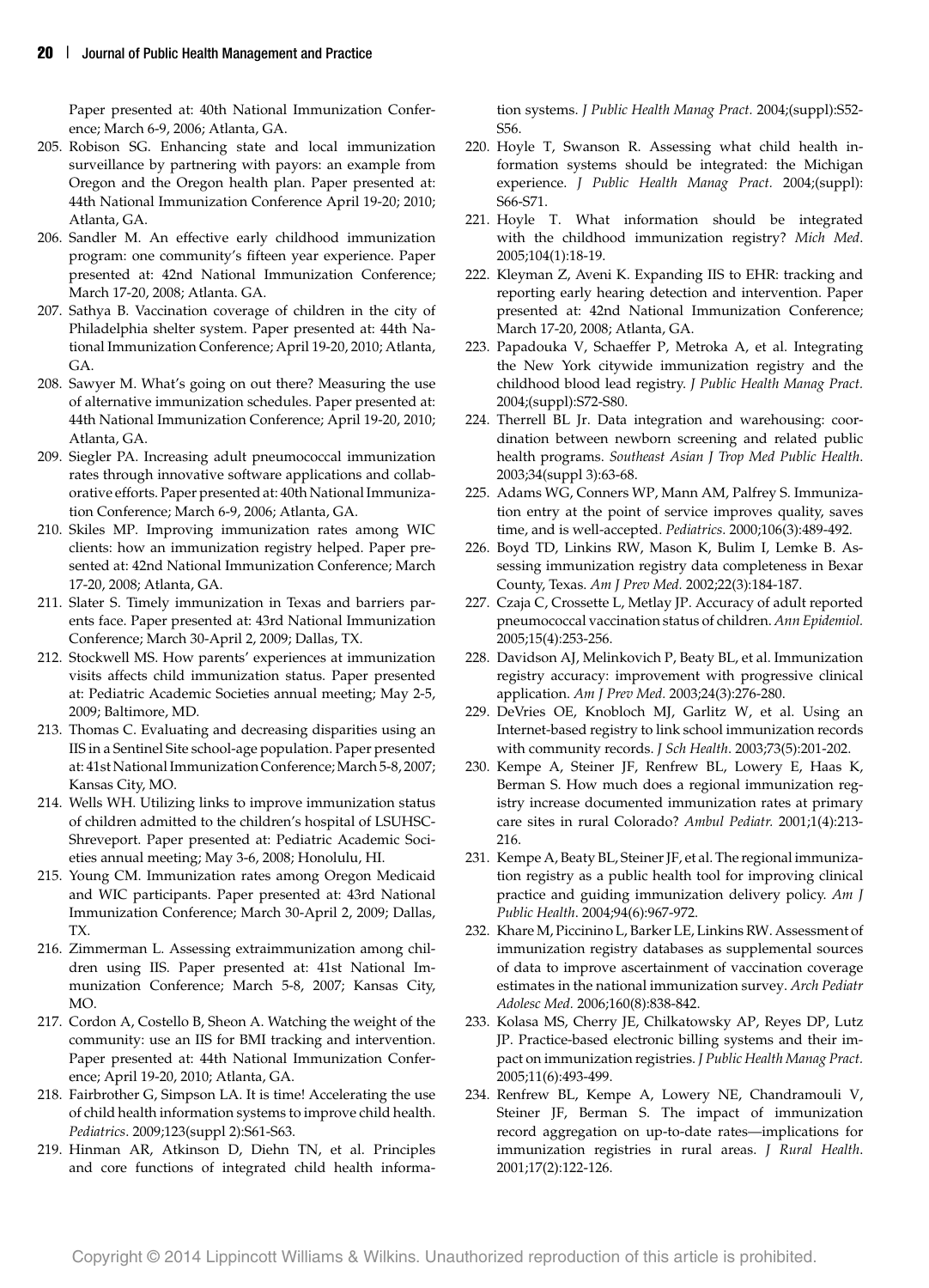- 235. Schwarz K, Garrett B, Lamoreux J, Bowser YD,Weinbaum C, Alter MJ. Hepatitis B vaccination rate of homeless children in Baltimore. *J Pediatr Gastroenterol Nutr.* 2005;41(2):225-229.
- 236. Stecher DS, Adelman R, Brinkman T, Bulloch B. Accuracy of a state immunization registry in the pediatric emergency department. *Pediatr Emerg Care*. 2008;24(2):71-74.
- 237. Stille CJ, Christison-Lagay J. Determining immunization rates for inner-city infants: statewide registry data vs medical record review. *Am J Public Health*. 2000;90(10):1613-1615.
- 238. Andersen AD. Accuracy of documented immunization status in pediatric emergency department patients. Paper presented at: Pediatric Academic Societies annual meeting; May 3-6, 2008; Honolulu, HI.
- 239. Copeland KA. Comparison of vaccination coverage estimates: NIS vs IIS. Paper presented at: 45th National Immunization Conference; March 28-31, 2011; Washington, DC.
- 240. Dawson V. Ensuring data quality, New Jersey statewide QA initiative. Paper presented at: 43rd National Immunization Conference; March 30-April 2, 2009; Dallas, TX.
- 241. Irigoyen M. Point of service versus real time registry-based coverage assessment. Immunization Registry Conference of CDC; October 28-30, 2002; Philadelphia, PA.
- 242. Papadouka V. Accuracy and completeness of immunization registry data: a comparison with chart data. Paper presented at: 40th National Immunization Conference; March 6-9, 2006; Atlanta, GA.
- 243. Shinall MC Jr, Plosa E, Poehling KA. Validity of parental report of influenza vaccination in children 6 to 59 months of age. Paper presented at: Pediatric Academic Societies annual meeting; April 29-May 2, 2006; San Francisco, CA.
- 244. Rucinski D. Improving data quality of electronic registries. Paper presented at: 40th National Immunization Conference; March 6-9, 2006; Atlanta, GA.
- 245. Stockwell MS. Integrating electronic information to improve documentation of immunization rates for a low-income, mi-

nority population. Paper presented at: 44th National Immunization Conference; April 19-20, 2010; Atlanta, GA.

- 246. Zimmerman CM, Mickle-Hope MA, Papadouka V, et al. Validation of an immunization information system against the National Immunization Survey and improvement of hepatitis B birth dose coverage in New York City. Paper presented at: 42nd National Immunization Conference; March 17-20, 2008; Atlanta, GA.
- 247. Abramson E. Improving Immunization data management: an editorial on the potential of electronic health records. *Expert Rev Vacc.* 2014;13(2):189-191.
- 248. Martin DW. Immunization information systems: a decade of progress in law and policy [published online ahead of print January 7, 2014]. *J Public Health Manag Pract*. doi:10.1097/PHH.0000000000000040.
- 249. Clark SJ. Private provider participation in statewide immunization registries. *BMC Public Health*. 2006;6:33.
- 250. Association of State and Territorial Health Officials. *Integrated Child Health Information Systems and Privacy: A Review of Four State Approaches*. Arlington, VA: Association of State and Territorial Health Officials; 2005.
- 251. Almquist J. Survey details pediatricians' knowledge, use of immunization registries. *AAP News*. 2014;35:33.
- 252. Hedden EM. Childhood immunization reporting laws in the United States: current status. *Vaccine*. 2012;30(49):7059- 7066.
- 253. Centers for Disease Control and Prevention. Progress in immunization information systems—United States, 2010. *MMWR Morb Mortal Wkly Rep.* 2012;61(25):464-467.
- 254. Centers for Disease Control and Prevention. Progress in immunization information systems—United States, 2009. *MMWR Morb Mortal Wkly Rep.* 2011;60(1):10-12.
- 255. Savel TG, Foldy S. The role of public health informatics in enhancing public health surveillance. *MMWR Morb Mortal Wkly Rep.* 2012;61(3):20-24.